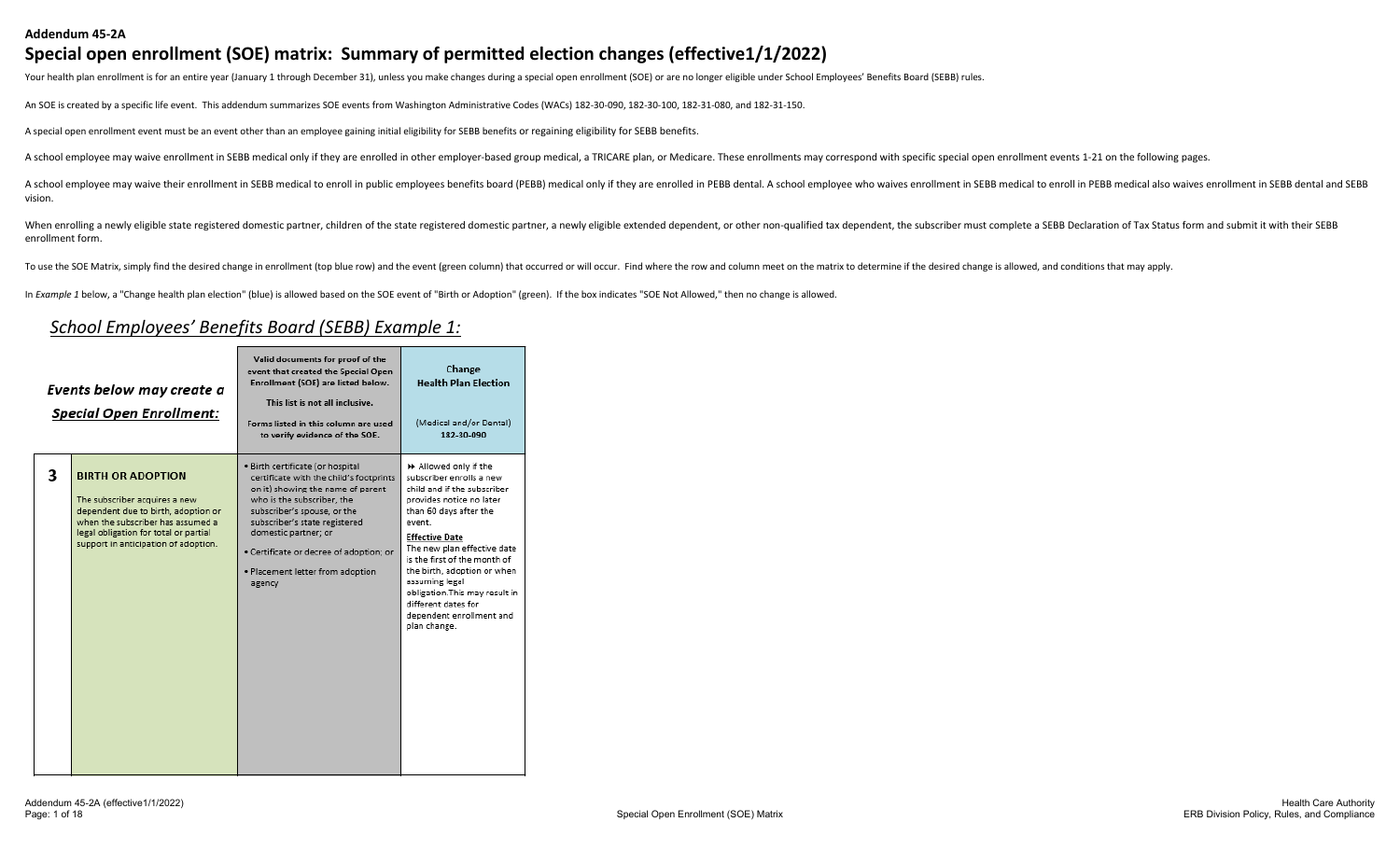#### **Addendum 45-2A**

# **Special open enrollment (SOE) matrix: Summary of permitted election changes (effective1/1/2022)**

This matrix only summarizes special open enrollment events in chapter 182-30 WAC and 182-31 WAC and the corresponding actions that are allowed. It does not describe other circumstances such as initial eligibility, open enr Notification of the SOE event **must be received no later than sixty (60) days after the event occurs**, except for birth/adoption SOE event #3.

>> Provides example(s) of Internal Revenue Service (IRS) "consistency rule;" the election change must be allowable under Internal Revenue Code and Treasury regulations, and correspond to and be consistent with the event th

| Events below may create a<br><b>Special Open Enrollment:</b>                                                                                                                 | Valid documents for proof of the<br>event that created the Special Open<br>Enrollment (SOE) are listed below.<br>This list is not all inclusive.<br>Documents listed in this column are<br>used to verify evidence of the SOE.                                                                                                                                                                        | Change<br><b>Health Plan Election</b><br>("Health plan" means a plan<br>offering medical, vision<br>dental, or any combination<br>of these coverages)<br>182-30-090                                                                                                                                                              | <b>Enroll Eligible</b><br>Dependent(s)<br><b>Health Plan Coverage</b><br>("Health plan" means a plan<br>offering medical, vision,<br>dental, or any combination<br>of these coverages)<br>182-31-150                                                                                                                                                                                                                       | <b>Remove Eligible</b><br>Dependent(s)<br>from<br><b>Health Plan Coverage</b><br>("Health plan" means a plan<br>offering medical, vision,<br>dental, or any combination<br>of these coverages)<br>182-31-150                                                                                                                                                                                         | <b>Waive</b><br><b>Enrollment in Medical</b><br>(School employees Only)<br>182-31-080                                                                                                                                                                                                                                                                                                              | <b>Return from Waived</b><br><b>Enrollment in Medical</b><br>(School employees Only)<br>182-31-080                                                                                                                                                                                                                                                                                                                                                        | <b>Enroll In or Change</b><br><b>Premium Payment Plan</b><br>(School employees Only)<br>182-30-100                                                                                                                                                          | <b>Enroll In or Change</b><br><b>Medical FSA</b><br>(School employees Only)<br>182-30-100                                                                                                                                                                                                                                                                                                                                                                                                                                                                                | <b>Enroll In or Change</b><br><b>DCAP</b><br>(School employees Only)<br>182-30-100                                                                                                                                                                                                                                                                                                                                                                                                                                                                                  |
|------------------------------------------------------------------------------------------------------------------------------------------------------------------------------|-------------------------------------------------------------------------------------------------------------------------------------------------------------------------------------------------------------------------------------------------------------------------------------------------------------------------------------------------------------------------------------------------------|----------------------------------------------------------------------------------------------------------------------------------------------------------------------------------------------------------------------------------------------------------------------------------------------------------------------------------|----------------------------------------------------------------------------------------------------------------------------------------------------------------------------------------------------------------------------------------------------------------------------------------------------------------------------------------------------------------------------------------------------------------------------|------------------------------------------------------------------------------------------------------------------------------------------------------------------------------------------------------------------------------------------------------------------------------------------------------------------------------------------------------------------------------------------------------|----------------------------------------------------------------------------------------------------------------------------------------------------------------------------------------------------------------------------------------------------------------------------------------------------------------------------------------------------------------------------------------------------|-----------------------------------------------------------------------------------------------------------------------------------------------------------------------------------------------------------------------------------------------------------------------------------------------------------------------------------------------------------------------------------------------------------------------------------------------------------|-------------------------------------------------------------------------------------------------------------------------------------------------------------------------------------------------------------------------------------------------------------|--------------------------------------------------------------------------------------------------------------------------------------------------------------------------------------------------------------------------------------------------------------------------------------------------------------------------------------------------------------------------------------------------------------------------------------------------------------------------------------------------------------------------------------------------------------------------|---------------------------------------------------------------------------------------------------------------------------------------------------------------------------------------------------------------------------------------------------------------------------------------------------------------------------------------------------------------------------------------------------------------------------------------------------------------------------------------------------------------------------------------------------------------------|
| <b>MARRIAGE</b><br>The subscriber acquires a new<br>dependent due to marriage.<br>The required form must be received no<br>later than 60 days after the date of<br>marriage. | · Marriage certificate<br>If adding a new spouse, the<br>subscriber must also provide<br>evidence that the marriage is still<br>valid (e.g., a utility bill within the last<br>6 months showing both your and<br>your spouse's name).<br>If the subscriber is newly married and<br>is adding their spouse up to six<br>months after the date of marriage,<br>only a marriage certificate is required. | Allowed only if the<br>subscriber enrolls a new<br>spouse.<br><b>Effective Date</b><br>The new plan effective date<br>is the first of the month<br>after the later of:<br>(a) Date of marriage,<br>(b) Date form is received.<br>If the later of (a) or (b) is the<br>first day of the month, the<br>effective date is that day. | >> The subscriber may<br>enroll a new spouse and<br>any dependent children of<br>the spouse. Existing<br>uncovered dependents may<br>not be enrolled.<br><b>Enrollment Date</b><br>Enrollment is effective the<br>first day of the month after<br>the later of:<br>(a) Date of marriage,<br>(b) Date form is received.<br>If the later of (a) or (b) is the<br>first day of the month, the<br>enrollment date is that day. | Allowed only if the<br>dependent enrolls in the<br>new spouse's employer-<br>based group health plan.<br><b>Remove Date</b><br>Remove the dependent<br>from coverage the last day<br>of the month of the later of<br>(a) Date of marriage,<br>(b) Date form is received<br>If the later of (a) or (b) is the<br>first day of the month, the<br>remove date is the last day<br>of the previous month. | Allowed only if the<br>school employee enrolls in<br>medical under the new<br>spouse's employer-based<br>group health plan.<br><b>Waive Date</b><br>Waive coverage the last day<br>of the month of the later of<br>(a) Date of marriage,<br>(b) Date form is received.<br>If the later of (a) or (b) is the<br>first day of the month, the<br>waive date is the last day of<br>the previous month. | >> The school employee<br>may enroll in order to enro<br>a new spouse or children<br>acquired through the<br>marriage. Existing<br>uncovered dependents may<br>not be enrolled.<br><b>Enrollment Date</b><br>Enrollment is effective the<br>first day of the month after<br>the later of:<br>(a) Date of marriage,<br>(b) Date form is received.<br>If the later of (a) or (b) is<br>the first day of the month,<br>the enrollment begins on<br>that day. | ▶ Premium payment plan<br>changes are allowed when<br>consistent with a change in<br>SEBB health plan<br>enrollment.<br>Premiums may be collected<br>pre-tax if a spouse and/or<br>dependents qualify as tax<br>dependents (unless<br>otherwise requested). | >> The school employee<br>may enroll or increase<br>election for a tax-<br>dependent spouse or tax-<br>dependent children, or<br>decrease election if the<br>school employee or tax-<br>dependent children gain<br>eligibility and enroll in a<br>new spouse's health plan or<br>FSA.<br>The enrollment or change is<br>effective the first day of the<br>month following the later<br>(a) Date of marriage,<br>(b) Date form is received<br>If the later of (a) or (b) is the<br>first day of the month, the<br>enrollment or change in<br>election begins on that day. | >> The school employee<br>may enroll or increase<br>election if gaining a new IRC<br>Section 21(b)(1) qualifying<br>individual, or decrease or<br>cease election if a new tax-<br>dependent spouse is not<br>employed or makes a DCAP<br>coverage election under<br>their plan.<br>The enrollment or change is<br>effective the first day of the<br>month following the later<br>(a) Date of marriage,<br>(b) Date form is received.<br>If the later of (a) or (b) is<br>the first day of the month,<br>the enrollment or change in<br>election begins on that day. |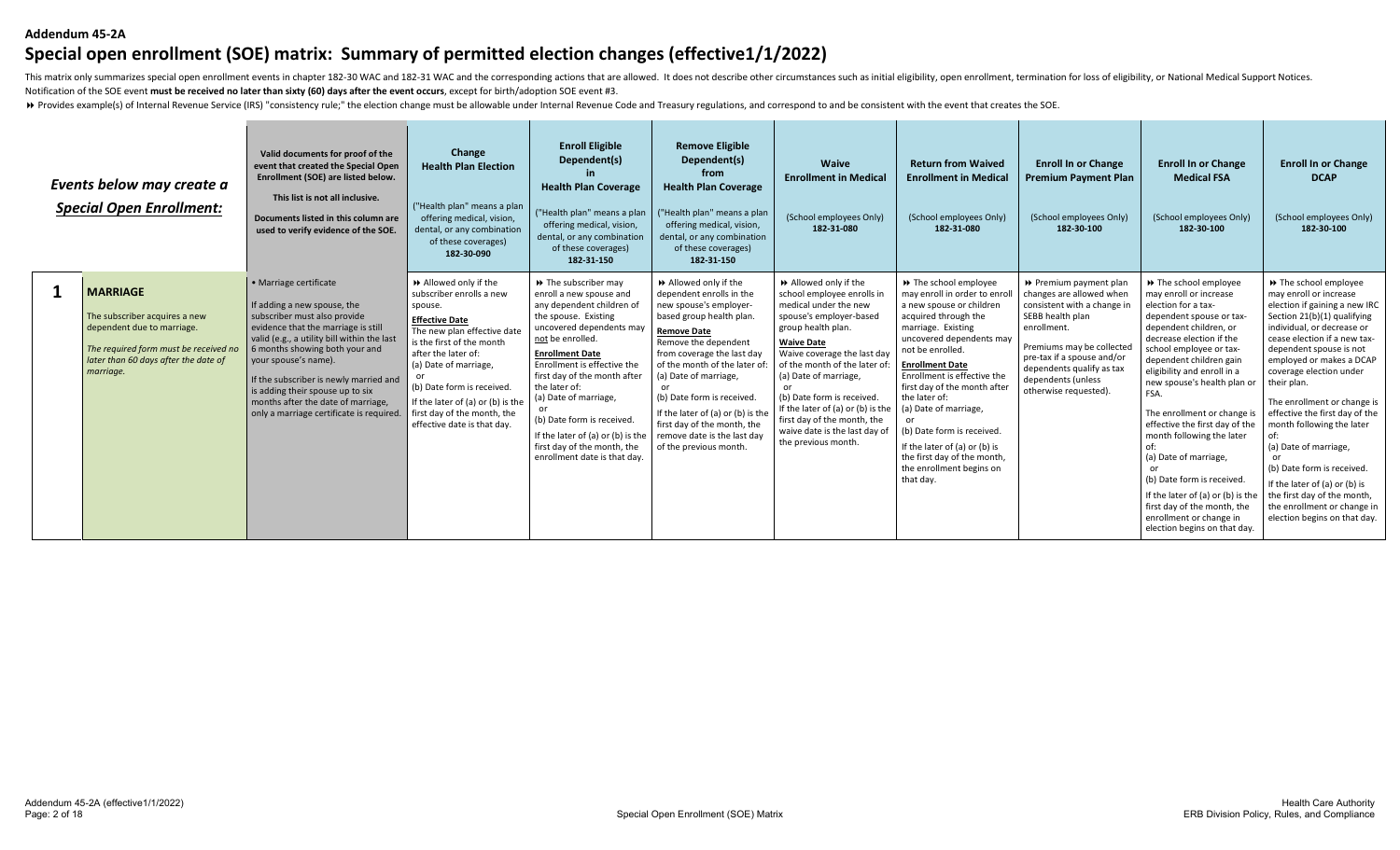| Events below may create a<br><b>Special Open Enrollment:</b>                                                                                                                                                                                                                                  | Valid documents for proof of the<br>event that created the Special Open<br>Enrollment (SOE) are listed below.<br>This list is not all inclusive.<br>Documents listed in this column are<br>used to verify evidence of the SOE.                                                                                                                                                                                                                                                                                                                                                                                                                                  | Change<br><b>Health Plan Election</b><br>("Health plan" means a plan<br>offering medical, vision,<br>dental, or any combination<br>of these coverages)<br>182-30-090                                                                                                                                                                                                                                                                                                                            | <b>Enroll Eligible</b><br>Dependent(s)<br><b>Health Plan Coverage</b><br>("Health plan" means a plan<br>offering medical, vision<br>dental, or any combination<br>of these coverages)<br>182-31-150                                                                                                                                                                                                                                                                                                   | <b>Remove Eligible</b><br>Dependent(s)<br>from<br><b>Health Plan Coverage</b><br>("Health plan" means a plan<br>offering medical, vision,<br>dental, or any combination<br>of these coverages)<br>182-31-150                                                                                                                                                                                                                              | <b>Waive</b><br><b>Enrollment in Medical</b><br>(School employees Only)<br>182-31-080                                                                                                                                                                                                                                                                                                                                                | <b>Return from Waived</b><br><b>Enrollment in Medical</b><br>(School employees Only)<br>182-31-080                                                                                                                                                                                                                                                                                                                                                                                                                    | <b>Enroll In or Change</b><br><b>Premium Payment Plan</b><br>(School employees Only)<br>182-30-100                                                                                                                                                                                                                                                                                                                                     | <b>Enroll In or Change</b><br><b>Medical FSA</b><br>(School employees Only)<br>182-30-100                                                                                                                                                                                                                                                                                                                                                                                                                                                                                | <b>Enroll In or Change</b><br><b>DCAP</b><br>(School employees Only)<br>182-30-100                                                                                                                                                                                                                                                                                                                                                                                                                                                                                     |
|-----------------------------------------------------------------------------------------------------------------------------------------------------------------------------------------------------------------------------------------------------------------------------------------------|-----------------------------------------------------------------------------------------------------------------------------------------------------------------------------------------------------------------------------------------------------------------------------------------------------------------------------------------------------------------------------------------------------------------------------------------------------------------------------------------------------------------------------------------------------------------------------------------------------------------------------------------------------------------|-------------------------------------------------------------------------------------------------------------------------------------------------------------------------------------------------------------------------------------------------------------------------------------------------------------------------------------------------------------------------------------------------------------------------------------------------------------------------------------------------|-------------------------------------------------------------------------------------------------------------------------------------------------------------------------------------------------------------------------------------------------------------------------------------------------------------------------------------------------------------------------------------------------------------------------------------------------------------------------------------------------------|-------------------------------------------------------------------------------------------------------------------------------------------------------------------------------------------------------------------------------------------------------------------------------------------------------------------------------------------------------------------------------------------------------------------------------------------|--------------------------------------------------------------------------------------------------------------------------------------------------------------------------------------------------------------------------------------------------------------------------------------------------------------------------------------------------------------------------------------------------------------------------------------|-----------------------------------------------------------------------------------------------------------------------------------------------------------------------------------------------------------------------------------------------------------------------------------------------------------------------------------------------------------------------------------------------------------------------------------------------------------------------------------------------------------------------|----------------------------------------------------------------------------------------------------------------------------------------------------------------------------------------------------------------------------------------------------------------------------------------------------------------------------------------------------------------------------------------------------------------------------------------|--------------------------------------------------------------------------------------------------------------------------------------------------------------------------------------------------------------------------------------------------------------------------------------------------------------------------------------------------------------------------------------------------------------------------------------------------------------------------------------------------------------------------------------------------------------------------|------------------------------------------------------------------------------------------------------------------------------------------------------------------------------------------------------------------------------------------------------------------------------------------------------------------------------------------------------------------------------------------------------------------------------------------------------------------------------------------------------------------------------------------------------------------------|
| <b>REGISTERING A STATE</b><br><b>REGISTERED</b><br><b>DOMESTIC PARTNERSHIP</b><br>The subscriber acquires a new<br>dependent due to registering a state<br>registered domestic partnership.<br>The required form must be received no<br>later than 60 days after the date of<br>registration. | • Certificate of state-registered<br>domestic partnership or legal<br>union: and<br>• SEBB Declaration of Tax Status form<br>If adding a state registered domestic<br>partner, the subscriber must also<br>provide evidence that the partnership<br>is still valid (e.g., a utility bill within<br>the last 6 months showing both your<br>and your partner's name).<br>If the subscriber is in a new state-<br>registered domestic partnership and<br>is adding their state registered<br>domestic partner up to six months<br>after the date of registration, only a<br>certificate of state registered<br>domestic partnership or legal union is<br>required. | Allowed only if the<br>subscriber enrolls a new<br>state registered domestic<br>partner or a child acquired<br>through the state registered<br>domestic partnership who is<br>also a newly eligible tax<br>dependent.<br><b>Effective Date</b><br>The new plan effective date<br>is the first of the month<br>after the later of:<br>(a) Date of registration,<br>(b) Date form is received.<br>If the later of (a) or (b) is the<br>first day of the month, the<br>effective date is that day. | >> The subscriber may<br>enroll a newly eligible state<br>registered domestic partner<br>and any dependent children<br>of the new state registered<br>domestic partner. Existing<br>uncovered dependents may<br>not be enrolled.<br><b>Enrollment Date</b><br>Enrollment is effective the<br>first day of the month after<br>the later of:<br>(a) Date of registration,<br>(b) Date form is received.<br>If later of (a) or (b) is the<br>first day of the month, the<br>enrollment date is that day. | Allowed only if the<br>dependent enrolls in the<br>new state registered<br>domestic partner's<br>employer-based group<br>health plan.<br><b>Remove Date</b><br>Remove the dependent<br>from coverage the last day<br>of the month of the later of<br>(a) Date of registration,<br>(b) Date form is received.<br>If the later of (a) or (b) is the<br>first day of the month, the<br>remove date is the last day<br>of the previous month. | Allowed only if the<br>school employee enrolls in<br>medical under the new<br>state registered domestic<br>partner's employer-based<br>group health plan.<br><b>Waive Date</b><br>Waive coverage the last day<br>of the month of the later of<br>(a) Date of registration,<br>(b) Date form is received.<br>If the later of (a) or (b) is the<br>first day of the month, the<br>waive date is the last day of<br>the previous month. | >> The school employee<br>may enroll in order to enroll<br>a state registered domestic<br>partner or children acquired<br>through the state registered<br>domestic partnership.<br>Existing uncovered<br>dependents may not be<br>enrolled.<br><b>Enrollment Date</b><br>Enrollment is effective the<br>first day of month after the<br>later of:<br>(a) Date of registration,<br>(b) Date form is received.<br>If the later of (a) or (b) is<br>the first day of the month,<br>the enrollment begins on<br>that day. | ▶ Premium payment plan<br>changes are allowed when<br>consistent with a change in<br>SEBB health plan<br>enrollment.<br>In most cases, premiums<br>are collected post-tax<br>because the domestic<br>partner may not be<br>considered a tax<br>dependent.<br>Premiums may be collected<br>pre-tax if a state registered<br>domestic partner and/or<br>children of a state<br>registered domestic partner<br>qualify as tax dependents. | ▶ The school employee<br>may enroll or increase<br>election for newly eligible<br>tax dependents, or decreas<br>election if the school<br>employee or tax-dependen<br>children gain eligibility and<br>enroll in a new state<br>registered domestic<br>partner's health plan or FSA<br>The enrollment or change<br>effective the first day of the<br>month following the later<br>(a) Date of registration,<br>(b) Date form is received.<br>If the later of (a) or (b) is the<br>first day of the month, the<br>enrollment or change in<br>election begins on that day. | >> The school employee<br>may enroll or increase<br>election if gaining a new IRC<br>$§$ 21(b)(1) qualifying<br>individual. IRC $\S$ 21(b)(1)<br>concludes that a qualifying<br>individual is a dependent of<br>the tax payer (who in this<br>case is the school<br>employee).<br>The enrollment or change is<br>effective the first day of the<br>month following the later<br>(a) Date of registration,<br>(b) Date form is received.<br>If the later of (a) or (b) is<br>the first day of the month,<br>the enrollment or change in<br>election begins on that day. |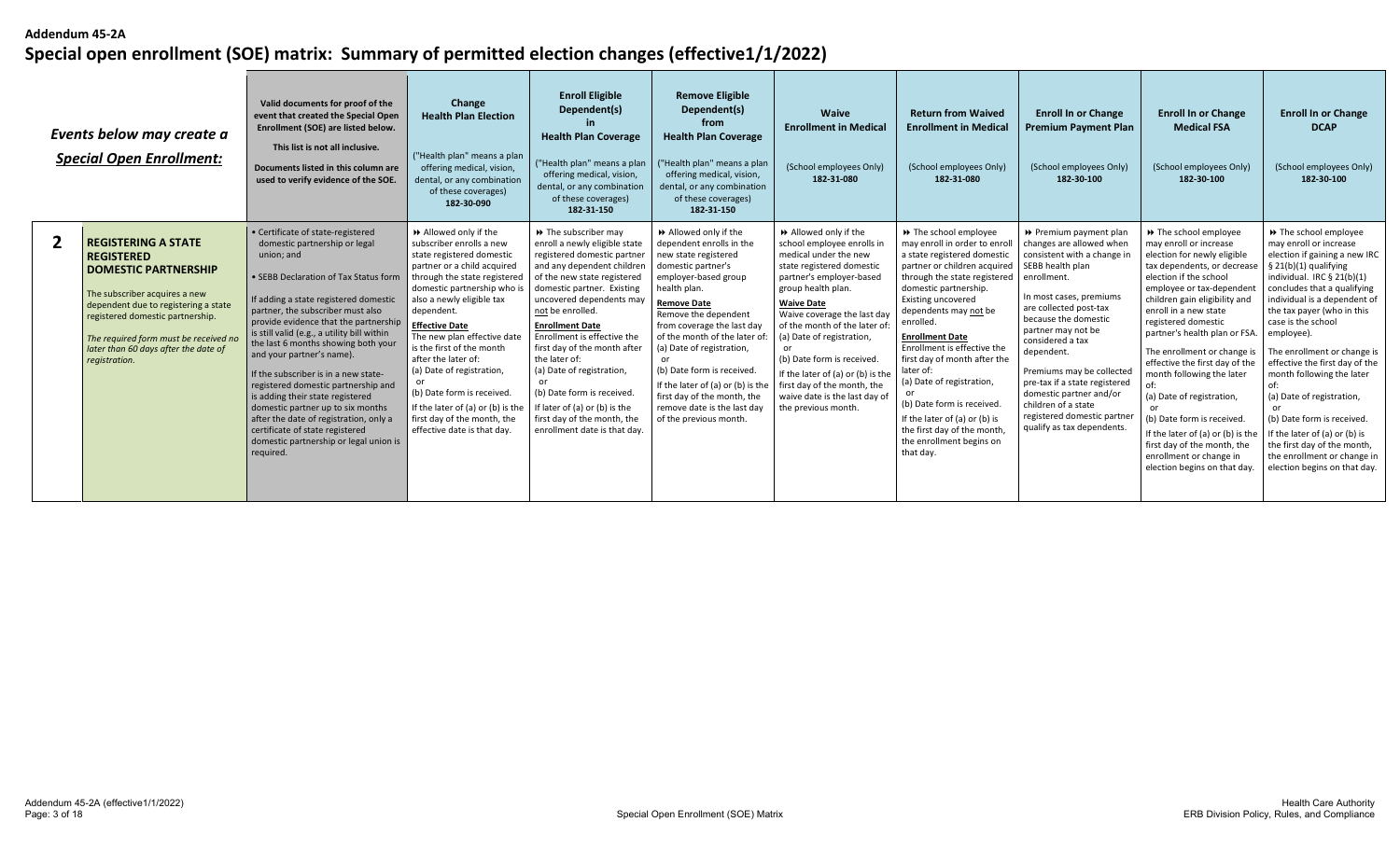|   | Events below may create a<br><b>Special Open Enrollment:</b>                                                                                                                                                           | Valid documents for proof of the<br>event that created the Special Open<br>Enrollment (SOE) are listed below.<br>This list is not all inclusive.<br>Documents listed in this column are<br>used to verify evidence of the SOE.                                                                                                                                                         | Change<br><b>Health Plan Election</b><br>("Health plan" means a plan<br>offering medical, vision,<br>dental, or any combination<br>of these coverages)<br>182-30-090                                                                                                                                                                                                                         | <b>Enroll Eligible</b><br>Dependent(s)<br><b>Health Plan Coverage</b><br>("Health plan" means a plan<br>offering medical, vision,<br>dental, or any combination<br>of these coverages)<br>182-31-150                                                                                                                                                                                                                                                                                                                                                                                                                                                                                                                                                                                                                                                  | <b>Remove Eligible</b><br>Dependent(s)<br>from<br><b>Health Plan Coverage</b><br>("Health plan" means a plan<br>offering medical, vision,<br>dental, or any combination<br>of these coverages)<br>182-31-150                                                                                                                                                                                                                            | <b>Waive</b><br><b>Enrollment in Medical</b><br>(School employees Only)<br>182-31-080                                                                                                                                                                                                                                                                                                                                                                                                                                                                     | <b>Return from Waived</b><br><b>Enrollment in Medical</b><br>(School employees Only)<br>182-31-080                                                                                                                                                                                                                                                                                                                                                                                                                                                                                                                                                                                                                                                                                                          | <b>Enroll In or Change</b><br><b>Premium Payment Plan</b><br>(School employees Only)<br>182-30-100                                                                                                                                                                                                                                                                                                                                            | <b>Enroll In or Change</b><br><b>Medical FSA</b><br>(School employees Only)<br>182-30-100                                                                                                                                                                                                                                                                                                                                                                                                                                        | <b>Enroll In or Change</b><br><b>DCAP</b><br>(School employees Only)<br>182-30-100                                                                                                                                                                                                                                                                                                                                                                                                                                                                       |
|---|------------------------------------------------------------------------------------------------------------------------------------------------------------------------------------------------------------------------|----------------------------------------------------------------------------------------------------------------------------------------------------------------------------------------------------------------------------------------------------------------------------------------------------------------------------------------------------------------------------------------|----------------------------------------------------------------------------------------------------------------------------------------------------------------------------------------------------------------------------------------------------------------------------------------------------------------------------------------------------------------------------------------------|-------------------------------------------------------------------------------------------------------------------------------------------------------------------------------------------------------------------------------------------------------------------------------------------------------------------------------------------------------------------------------------------------------------------------------------------------------------------------------------------------------------------------------------------------------------------------------------------------------------------------------------------------------------------------------------------------------------------------------------------------------------------------------------------------------------------------------------------------------|-----------------------------------------------------------------------------------------------------------------------------------------------------------------------------------------------------------------------------------------------------------------------------------------------------------------------------------------------------------------------------------------------------------------------------------------|-----------------------------------------------------------------------------------------------------------------------------------------------------------------------------------------------------------------------------------------------------------------------------------------------------------------------------------------------------------------------------------------------------------------------------------------------------------------------------------------------------------------------------------------------------------|-------------------------------------------------------------------------------------------------------------------------------------------------------------------------------------------------------------------------------------------------------------------------------------------------------------------------------------------------------------------------------------------------------------------------------------------------------------------------------------------------------------------------------------------------------------------------------------------------------------------------------------------------------------------------------------------------------------------------------------------------------------------------------------------------------------|-----------------------------------------------------------------------------------------------------------------------------------------------------------------------------------------------------------------------------------------------------------------------------------------------------------------------------------------------------------------------------------------------------------------------------------------------|----------------------------------------------------------------------------------------------------------------------------------------------------------------------------------------------------------------------------------------------------------------------------------------------------------------------------------------------------------------------------------------------------------------------------------------------------------------------------------------------------------------------------------|----------------------------------------------------------------------------------------------------------------------------------------------------------------------------------------------------------------------------------------------------------------------------------------------------------------------------------------------------------------------------------------------------------------------------------------------------------------------------------------------------------------------------------------------------------|
| 3 | <b>BIRTH OR ADOPTION</b><br>The subscriber acquires a new<br>dependent due to birth, adoption or<br>when the subscriber has assumed a<br>legal obligation for total or partial<br>support in anticipation of adoption. | • Birth certificate (or hospital<br>certificate with the child's<br>footprints on it); or<br>Certificate or decree of adoption; or<br>· Placement letter from adoption<br>agency<br>All valid documents for proof of this<br>event must show the name of the<br>parent who is the subscriber, the<br>subscriber's spouse, or the<br>subscriber's state registered domestic<br>partner. | Allowed only if the<br>subscriber enrolls a new<br>child and if the subscriber<br>provides notice no later<br>than 60 days after the<br>event.<br><b>Effective Date</b><br>The new plan effective date<br>is the first of the month of<br>the birth, adoption or when<br>assuming legal<br>obligation. This may result in<br>different dates for<br>dependent enrollment and<br>plan change. | >> Allowed if the subscriber<br>provides notice no later<br>than 60 days after the<br>event, if adding the child<br>increases the premium.<br>If adding the child does not<br>increase the premium, the<br>subscriber should notify the<br>SEBB Program by<br>submitting the required<br>enrollment forms as soon as<br>possible.<br>The subscriber may also<br>enroll a spouse or state<br>registered domestic<br>partner, but may not enroll<br>existing uncovered<br>dependent children.<br><b>Enrollment Date</b><br>Enrollment of the newborn<br>or newly adopted child is<br>effective the day of the<br>birth, adoption or day<br>assuming legal obligation.<br>Enrollment of the spouse or<br>state registered domestic<br>partner is effective the first<br>day of the month of the<br>birth, adoption or when<br>assuming legal obligation. | Allowed only if the<br>dependent being removed<br>enrolls in other coverage<br>due to the birth or adoption<br>of a child, and if the<br>subscriber provides notice<br>no later than 60 days after<br>the event. Does not apply<br>to other existing dependent<br>children.<br><b>Remove Date</b><br>Remove the dependent<br>from coverage the last day<br>of the month of the birth,<br>adoption or when assuming<br>legal obligation. | Allowed only if the<br>school employee enrolls in<br>medical under a spouse or<br>state registered domestic<br>partner due to birth or<br>adoption, and if the school<br>employee provides notice<br>no later than 60 days after<br>the event.<br><b>Waive Date</b><br>Waive coverage the last day<br>of the month after the later<br>(a) Birth, adoption or when<br>assuming legal obligation,<br>(b) Date form is received.<br>If the later of (a) or (b) is the<br>first day of the month, the<br>waive date is the last day of<br>the previous month. | → If the school employee<br>provides notice no later<br>than 60 days after the<br>event, the school employee<br>may enroll in order to enroll<br>a new child. A spouse or<br>state registered domestic<br>partner may enroll. Existing<br>uncovered dependent<br>children may not be<br>enrolled.<br><b>Enrollment Date</b><br>Enrollment for the school<br>employee is effective the<br>first day of the month of<br>birth, adoption or when<br>assuming legal obligation.<br>Enrollment of the newborn<br>or newly adopted child is<br>effective the day of the<br>birth, adoption or day<br>assuming legal obligation.<br>Enrollment of the spouse or<br>state registered domestic<br>partner is effective the first<br>day of the month of the<br>birth, adoption or when<br>assuming legal obligation. | ▶ Premium payment plan<br>changes are allowed when<br>consistent with a change in<br>SEBB health plan<br>enrollment.<br>If notice is provided more<br>than 60 days after the<br>event, any related increase<br>in the school employee<br>premium is post-tax.<br>The school employee must<br>submit a Premium Payment<br>Plan Election/Change Form<br>during the next open<br>enrollment to request to<br>change back to pre-tax<br>premiums. | >> The school employee<br>may enroll or increase<br>election for a new tax<br>dependent child or spouse<br>or decrease election if the<br>school employee or an<br>existing child dependent<br>gains eligibility and enrolls<br>under a spouse or state<br>registered domestic<br>partner's health plan or FSA<br>Enroll or change election<br>within 60 days of the birth<br>or adoption. The<br>enrollment or change is<br>effective the first day of the<br>month of the birth.<br>adoption, or assuming legal<br>obligation. | >> The school employee<br>may enroll or increase<br>election for a new IRC<br>Section 21(b)(1) qualifying<br>individual, or decrease<br>election if the school<br>employee or an existing IRC<br>Section 21(b)(1) qualifying<br>individual gains eligibility<br>and enrolls under a spouse<br>or state registered domestic<br>partner's DCAP.<br>Enroll or change election<br>within 60 days of the birth<br>or adoption. The<br>enrollment or change is<br>effective the first day of the<br>month of birth, adoption, or<br>assuming legal obligation. |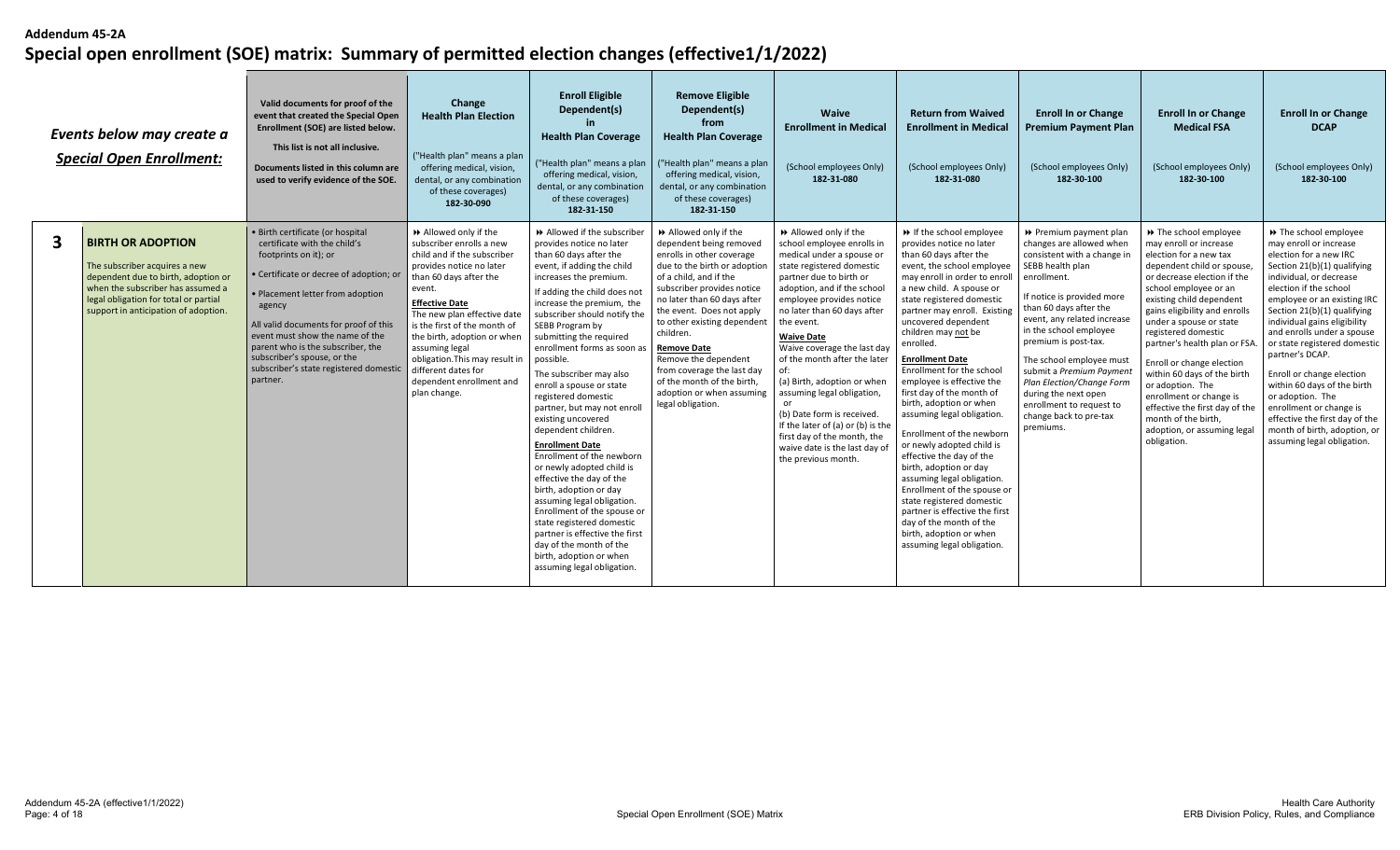|   | Events below may create a<br><b>Special Open Enrollment:</b>                                                                                                                                                                                                                                                                                                                                                                                                                                                     | Valid documents for proof of the<br>event that created the Special Open<br>Enrollment (SOE) are listed below.<br>This list is not all inclusive.<br>Documents listed in this column are<br>used to verify evidence of the SOE.                                          | Change<br><b>Health Plan Election</b><br>("Health plan" means a plan<br>offering medical, vision,<br>dental, or any combination<br>of these coverages)<br>182-30-090                                                                                                                      | <b>Enroll Eligible</b><br><b>Remove Eligible</b><br>Dependent(s)<br>Dependent(s)<br><b>Waive</b><br><b>Return from Waived</b><br>from<br>in.<br><b>Enrollment in Medical</b><br><b>Enrollment in Medical</b><br><b>Health Plan Coverage</b><br><b>Health Plan Coverage</b><br>("Health plan" means a plan<br>("Health plan" means a plan<br>(School employees Only)<br>(School employees Only)<br>offering medical, vision,<br>offering medical, vision,<br>182-31-080<br>182-31-080<br>dental, or any combination<br>dental, or any combination<br>of these coverages)<br>of these coverages)<br>182-31-150<br>182-31-150 |                                                                                                                                                                                                                                                                                                                                                                                                                                                                                     |                        |                                                                                                                                                                                                                                                                                                                                                          |                                                                                                                                                                                                                                                            | <b>Enroll In or Change</b><br><b>Medical FSA</b><br>(School employees Only)<br>182-30-100                                                                                                                                                                                                                                                                                                                                                                                                                             | <b>Enroll In or Change</b><br><b>DCAP</b><br>(School employees Only)<br>182-30-100                                                                                                                                                                                                                                                                                                                                                                                                                     |
|---|------------------------------------------------------------------------------------------------------------------------------------------------------------------------------------------------------------------------------------------------------------------------------------------------------------------------------------------------------------------------------------------------------------------------------------------------------------------------------------------------------------------|-------------------------------------------------------------------------------------------------------------------------------------------------------------------------------------------------------------------------------------------------------------------------|-------------------------------------------------------------------------------------------------------------------------------------------------------------------------------------------------------------------------------------------------------------------------------------------|----------------------------------------------------------------------------------------------------------------------------------------------------------------------------------------------------------------------------------------------------------------------------------------------------------------------------------------------------------------------------------------------------------------------------------------------------------------------------------------------------------------------------------------------------------------------------------------------------------------------------|-------------------------------------------------------------------------------------------------------------------------------------------------------------------------------------------------------------------------------------------------------------------------------------------------------------------------------------------------------------------------------------------------------------------------------------------------------------------------------------|------------------------|----------------------------------------------------------------------------------------------------------------------------------------------------------------------------------------------------------------------------------------------------------------------------------------------------------------------------------------------------------|------------------------------------------------------------------------------------------------------------------------------------------------------------------------------------------------------------------------------------------------------------|-----------------------------------------------------------------------------------------------------------------------------------------------------------------------------------------------------------------------------------------------------------------------------------------------------------------------------------------------------------------------------------------------------------------------------------------------------------------------------------------------------------------------|--------------------------------------------------------------------------------------------------------------------------------------------------------------------------------------------------------------------------------------------------------------------------------------------------------------------------------------------------------------------------------------------------------------------------------------------------------------------------------------------------------|
| Δ | <b>NEWLY ELIGIBLE EXTENDED</b><br><b>DEPENDENT</b><br>The subscriber acquires a new<br>dependent due to a child becoming<br>eligible as an extended dependent<br>through legal custody or legal<br>guardianship.<br>The required form must be received no<br>later than 60 days after the date the<br>new dependent becomes eligible as an<br>extended dependent.                                                                                                                                                | • Completed and signed Extended<br>SEBB Dependent Certification form;<br>and<br>· SEBB Declaration of Tax Status form<br>AND<br>• Valid court order showing legal<br>custody; guardianship, or<br>temporary guardianship, signed by<br>a Judge or officer of the court. | Allowed only if the<br>subscriber enrolls a new<br>extended dependent.<br><b>Enrollment Date</b><br>New health plan coverage<br>will begin the first day of<br>the month following the<br>later of the event date or<br>the date SEBB Program<br>certifies the new extended<br>dependent. | >> The subscriber may<br>enroll a new extended<br>dependent. Existing<br>uncovered dependents may<br>not be enrolled.<br><b>Enrollment Date</b><br>Enrollment is effective the<br>first day of the month<br>following later of the event<br>date or the date the SEBB<br>Program certifies the new<br>extended dependent.                                                                                                                                                                                                                                                                                                  | <b>SOE Not Allowed</b>                                                                                                                                                                                                                                                                                                                                                                                                                                                              | <b>SOE Not Allowed</b> | >> The school employee<br>may enroll in order to enroll<br>a new extended dependent.<br>Existing uncovered<br>dependents may not be<br>enrolled.<br><b>Enrollment Date</b><br>Enrollment is effective the<br>first day of the month<br>following the later of the<br>event date or the date the<br>SEBB Program certifies the<br>new extended dependent. | ▶ Premium payment plan<br>changes are allowed when<br>consistent with a change in<br>SEBB health plan<br>enrollment.<br>Premiums may be collected<br>pre-tax if an extended<br>dependent qualifies as a tax<br>dependent, as defined in<br>IRC §152(c)(2). | >> The school employee<br>may enroll or increase<br>election only if a tax<br>dependent, as defined in<br>IRC §152(c)(2), gains<br>eligibility under a health<br>plan or FSA.<br>The enrollment or change is<br>effective the first day of the<br>month following the later<br>of:<br>(a) The event date,<br>(b) The date the SEBB<br>program certifies the new<br>extended dependent. If the<br>later of (a) or (b) is the first<br>day of the month, the<br>enrollment or change in<br>election begins on that day. | >> The school employee<br>may enroll or increase<br>election to take into<br>account expenses of a new<br>IRC Section 21(b)(1)<br>qualifying individual.<br>The enrollment or change is<br>effective the first day of the<br>month following the later<br>of:<br>(a) The event date,<br>or<br>(b) The date the SEBB<br>program certifies the new<br>extended dependent.<br>If the later of (a) or (b) is<br>the first day of the month,<br>the enrollment or change in<br>election begins on that day. |
| 5 | <b>DEPENDENT</b><br><b>LOSES ELIGIBILITY</b><br>The subscriber's dependent no longer<br>meets SEBB eligibility criteria:<br>- Divorce, annulment<br>- Dissolution of state registered<br>domestic partnership (when state<br>registered domestic partner was tax<br>dependent)<br>A dependent child ceases to be<br>eligible<br>- A dependent dies<br>The required form must be received no<br>later than 60 days after the last day of<br>the month the dependent no longer<br>meets SEBB eligibility criteria. | Evidence only required for FSA<br>election change:<br>• Petition for Dissolution of marriage<br>(divorce); or<br>• Petition for Dissolution of state<br>registered domestic partnership; or<br>• Copy of a death certificate (only for<br>a change in FSA election)     |                                                                                                                                                                                                                                                                                           |                                                                                                                                                                                                                                                                                                                                                                                                                                                                                                                                                                                                                            | <b>SOE Not Allowed</b><br>A dependent's loss of SEBB eligibility does not provide a special open enrollment opportunity for the subscriber.<br>WAC 182-31-150(2)(a) requires a subscriber to remove a dependent within sixty (60) days of the last day of the month the dependent no longer meets<br>the eligibility criteria in 182-31-140.<br>See SEBB Program Administrative Policy 19-1 Termination Due to Loss of Eligibility or Enrollment Error (Addendums 19-1A and 19-1B). |                        |                                                                                                                                                                                                                                                                                                                                                          | Premium payment plan<br>changes are allowed when a<br>tax dependent's coverage is<br>terminated for loss of<br>eligibility.                                                                                                                                | The school employee may<br>prospectively decrease or<br>revoke election due to loss<br>of a tax-dependent's<br>eligibility.<br>The enrollment or change is<br>effective the first day of the<br>month following the later<br>of:<br>(a) Date of loss of eligibility,<br>(b) Date form is received.<br>If the later of (a) or (b) is the<br>first day of the month, the<br>enrollment or change in<br>election begins on that day.                                                                                     | <b>SOE Not Allowed</b><br>See Event #20:<br>"Changed Cost of<br>Dependent Care"<br>(N/A for child turning 26)                                                                                                                                                                                                                                                                                                                                                                                          |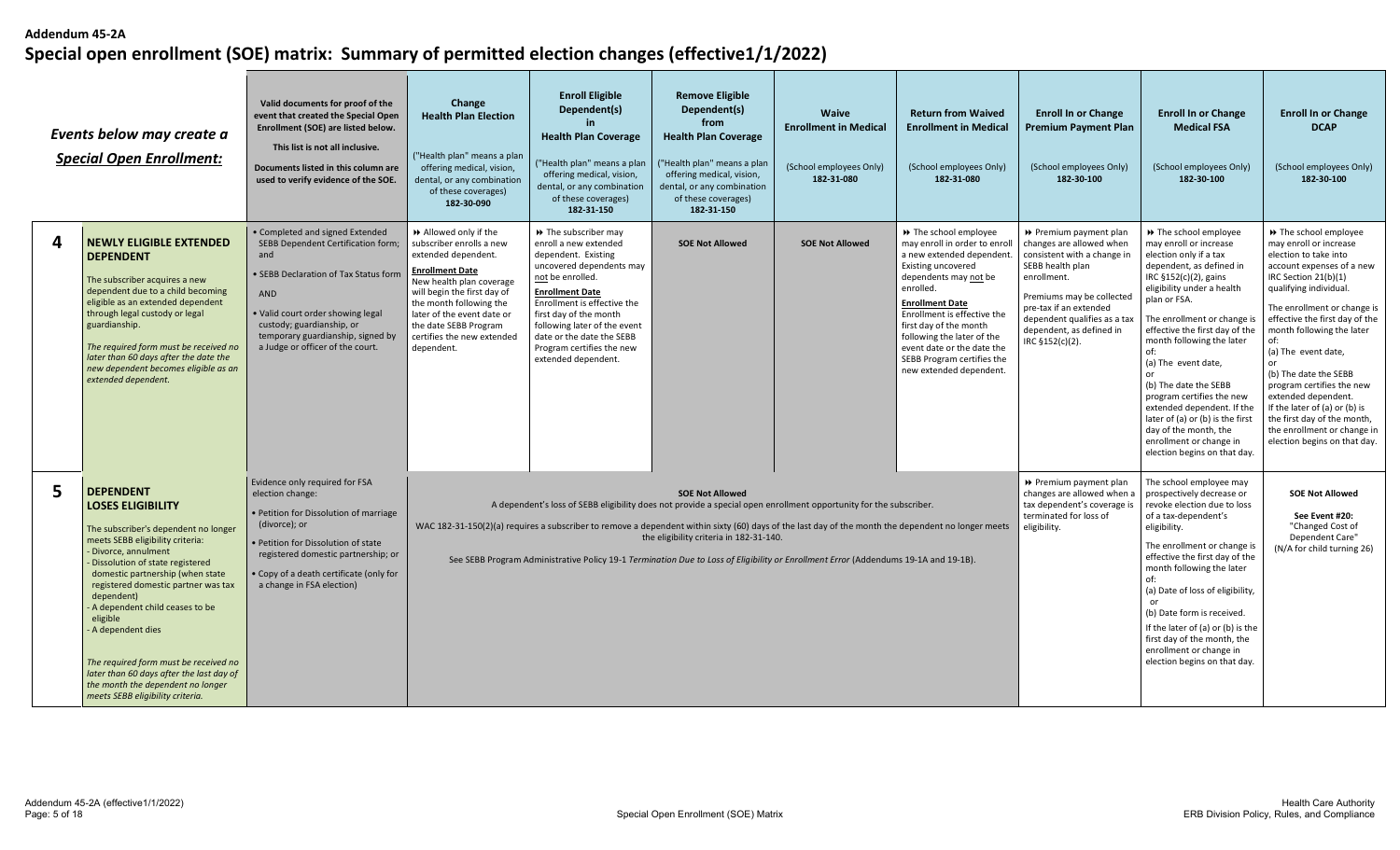|   | Events below may create a<br><b>Special Open Enrollment:</b>                                                                                                                                                                                                                                                                                                                                                                                                                                                                                                                                                                                              | Valid documents for proof of the<br>event that created the Special Open<br>Enrollment (SOE) are listed below.<br>This list is not all inclusive.<br>Documents listed in this column are<br>used to verify evidence of the SOE.                                                                                                                                                                                                                                                                                                                                                            | Change<br><b>Health Plan Election</b><br>("Health plan" means a plan<br>offering medical, vision,<br>dental, or any combination<br>of these coverages)<br>182-30-090                                                                                                                                                                                                                            | <b>Enroll Eligible</b><br>Dependent(s)<br><b>Health Plan Coverage</b><br>("Health plan" means a plan<br>offering medical, vision,<br>dental, or any combination<br>of these coverages)<br>182-31-150                                                                                                                                                                                                                                             | <b>Remove Eligible</b><br>Dependent(s)<br>from<br><b>Health Plan Coverage</b><br>("Health plan" means a plan<br>offering medical, vision,<br>dental, or any combination<br>of these coverages)<br>182-31-150 | Waive<br><b>Enrollment in Medical</b><br>(School employees Only)<br>182-31-080 | <b>Return from Waived</b><br><b>Enrollment in Medical</b><br>(School employees Only)<br>182-31-080                                                                                                                                                                                                                                                                                                                                                                                                                                                                              | <b>Enroll In or Change</b><br><b>Premium Payment Plan</b><br>(School employees Only)<br>182-30-100                                                                                                                                          | <b>Enroll In or Change</b><br><b>Medical FSA</b><br>(School employees Only)<br>182-30-100                                                                                                                                                                                                                                                                                                                                            | <b>Enroll In or Change</b><br><b>DCAP</b><br>(School employees Only)<br>182-30-100 |
|---|-----------------------------------------------------------------------------------------------------------------------------------------------------------------------------------------------------------------------------------------------------------------------------------------------------------------------------------------------------------------------------------------------------------------------------------------------------------------------------------------------------------------------------------------------------------------------------------------------------------------------------------------------------------|-------------------------------------------------------------------------------------------------------------------------------------------------------------------------------------------------------------------------------------------------------------------------------------------------------------------------------------------------------------------------------------------------------------------------------------------------------------------------------------------------------------------------------------------------------------------------------------------|-------------------------------------------------------------------------------------------------------------------------------------------------------------------------------------------------------------------------------------------------------------------------------------------------------------------------------------------------------------------------------------------------|--------------------------------------------------------------------------------------------------------------------------------------------------------------------------------------------------------------------------------------------------------------------------------------------------------------------------------------------------------------------------------------------------------------------------------------------------|--------------------------------------------------------------------------------------------------------------------------------------------------------------------------------------------------------------|--------------------------------------------------------------------------------|---------------------------------------------------------------------------------------------------------------------------------------------------------------------------------------------------------------------------------------------------------------------------------------------------------------------------------------------------------------------------------------------------------------------------------------------------------------------------------------------------------------------------------------------------------------------------------|---------------------------------------------------------------------------------------------------------------------------------------------------------------------------------------------------------------------------------------------|--------------------------------------------------------------------------------------------------------------------------------------------------------------------------------------------------------------------------------------------------------------------------------------------------------------------------------------------------------------------------------------------------------------------------------------|------------------------------------------------------------------------------------|
| 6 | <b>LOSS OF</b><br><b>OTHER COVERAGE</b><br>The subscriber or the subscriber's<br>dependent loses other coverage under<br>a group health plan or through health<br>insurance coverage, as defined by<br>HIPAA.<br>The required form must be received no<br>later than 60 days after the date of the<br>loss of other coverage.<br>• If other coverage was COBRA,<br>coverage must have been lost<br>because the enrollee reached the<br>end of their maximum coverage<br>period.<br>• If other coverage was not COBRA,<br>coverage must have been lost<br>because of loss of eligibility, or<br>because employer contributions for<br>coverage terminated. | • Certificate of Creditable Coverage;<br>or<br>• Letter of termination of coverage<br>from health plan; or<br>• Letter of termination of coverage<br>from the employer's personnel,<br>payroll, or benefits office; or<br>• COBRA election notice if it is<br>personalized to the subscriber or<br>subscriber's dependent who lost<br>coverage and provides the date<br>coverage was lost<br>Note: Evidence requirement is met<br>when loss of other coverage is SEBB<br>coverage, and loss is verified by the<br>SEBB Program when enrolling the<br>subscriber or dependent to coverage. | Allowed only if the<br>subscriber enrolls or the<br>subscriber enrolls a<br>dependent who lost other<br>coverage.<br><b>Effective Date</b><br>The new plan effective date<br>is the first of the month<br>after the later of:<br>(a) Date of loss of coverage,<br>(b) Date form is received.<br>If the later of (a) or (b) is the<br>first day of the month, the<br>effective date is that day. | >> The subscriber may<br>enroll a dependent who lost<br>other coverage. Existing<br>uncovered dependents who<br>did not lose other coverage<br>may not be enrolled.<br><b>Enrollment Date</b><br>Enrollment is effective the<br>first day of the month after<br>the later of:<br>(a) Date of loss of coverage,<br>(b) Date form is received.<br>If the later of (a) or (b) is the<br>first day of the month, the<br>enrollment date is that day. | <b>SOE Not Allowed</b>                                                                                                                                                                                       | <b>SOE Not Allowed</b>                                                         | → The school employee<br>must have lost other<br>coverage. Or, if the SOE is<br>due to a dependent's loss of<br>coverage, the school<br>employee may enroll in<br>order to enroll the<br>dependent. Existing<br>uncovered dependents who<br>did not lose other coverage<br>may not be enrolled<br><b>Enrollment Date</b><br>Enrollment is effective the<br>first day of the month after<br>the later of:<br>(a) Date of loss of coverage,<br>(b) Date form is received<br>If the later of (a) or (b) is<br>the first day of the month,<br>the enrollment begins on<br>that day. | ▶ Premium payment plan<br>changes are allowed when<br>consistent with a change in<br>SEBB health plan<br>enrollment.<br>The event that creates ar<br>SOE must apply to the<br>school employee or the<br>school employee's tax<br>dependent. | If the school employee<br>or a tax dependent loses<br>other coverage, the school<br>employee may enroll or<br>increase election.<br>The enrollment or change is<br>effective the first day of the<br>month following the later<br>(a) Date of loss of other<br>coverage,<br>(b) Date form is received<br>If the later of (a) or (b) is the<br>first day of the month, the<br>enrollment or change in<br>election begins on that day. | <b>SOE Not Allowed</b>                                                             |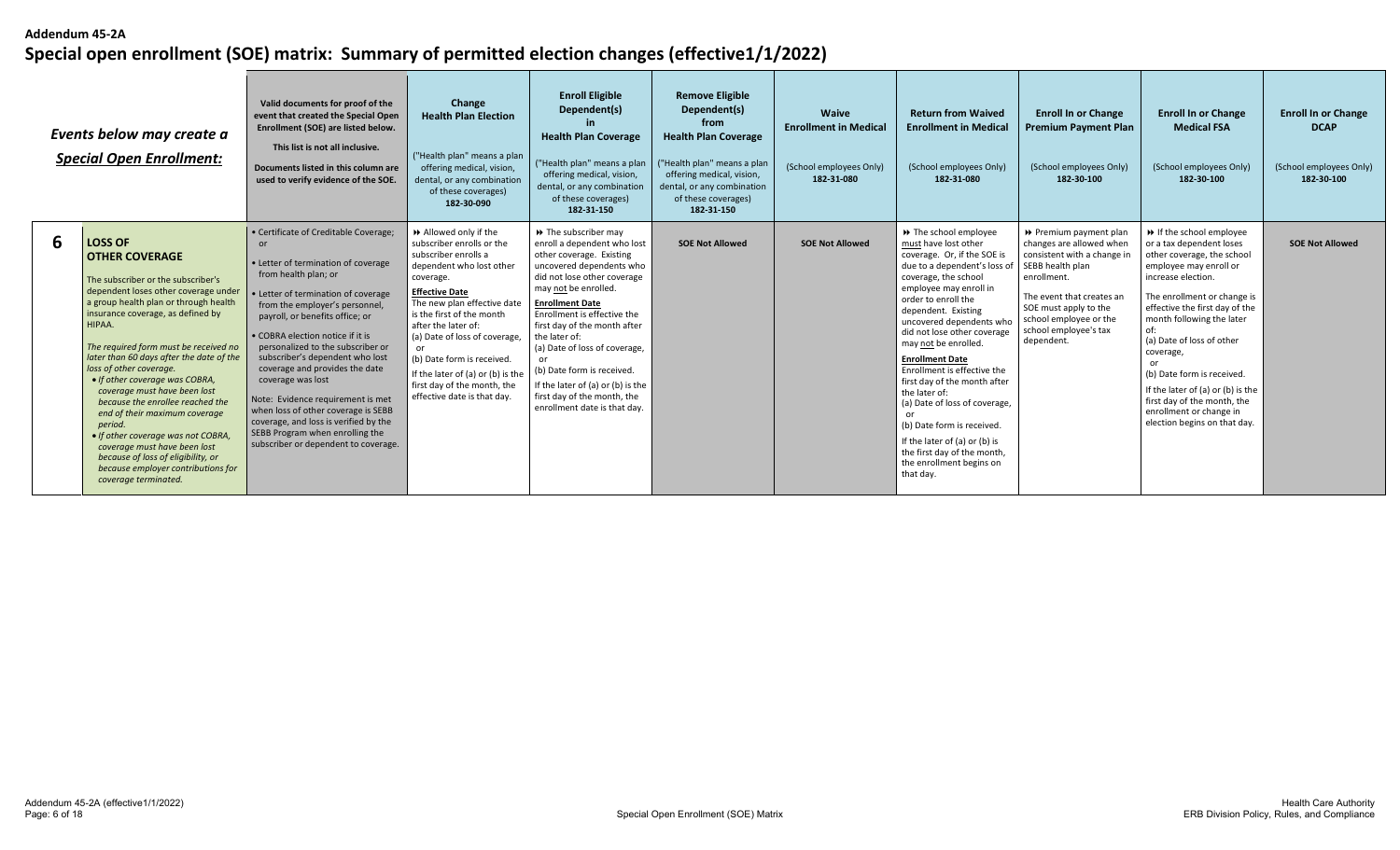|    | Events below may create a<br><b>Special Open Enrollment:</b>                                                                                                                                                                                                                                                                                                                                                                                                                                                                                                                                                                                                                                                                    | Valid documents for proof of the<br>event that created the Special Open<br>Enrollment (SOE) are listed below.<br>This list is not all inclusive.<br>Documents listed in this column are<br>used to verify evidence of the SOE.                                           | Change<br><b>Health Plan Election</b><br>("Health plan" means a plan<br>offering medical, vision,<br>dental, or any combination<br>of these coverages)<br>182-30-090                                                                                                                                                                                                                                                                                                                    | <b>Enroll Eligible</b><br>Dependent(s)<br><b>Health Plan Coverage</b><br>("Health plan" means a plan<br>offering medical, vision,<br>dental, or any combination<br>of these coverages)<br>182-31-150                                                                                                                                                                                                                            | <b>Remove Eligible</b><br>Dependent(s)<br>from<br><b>Health Plan Coverage</b><br>("Health plan" means a plan<br>offering medical, vision,<br>dental, or any combination<br>of these coverages)<br>182-31-150                                                                                                                                                                                                                                                                                                                          | <b>Waive</b><br><b>Enrollment in Medical</b><br>(School employees Only)<br>182-31-080                                                                                                                                                                                                                                                                                                                                                                                                                                                                                                                                 | <b>Return from Waived</b><br><b>Enrollment in Medical</b><br>(School employees Only)<br>182-31-080                                                                                                                                                                                                                                                                                                                                                                   | <b>Enroll In or Change</b><br><b>Premium Payment Plan</b><br>(School employees Only)<br>182-30-100                                                                                             | <b>Enroll In or Change</b><br><b>Medical FSA</b><br>(School employees Only)<br>182-30-100                                                                                                                                                                                                                                                                                                                                                                                                                                                                                                                                                                                                                     | <b>Enroll In or Change</b><br><b>DCAP</b><br>(School employees Only)<br>182-30-100                                                                                                                                                                                                                                                                                                                                                      |
|----|---------------------------------------------------------------------------------------------------------------------------------------------------------------------------------------------------------------------------------------------------------------------------------------------------------------------------------------------------------------------------------------------------------------------------------------------------------------------------------------------------------------------------------------------------------------------------------------------------------------------------------------------------------------------------------------------------------------------------------|--------------------------------------------------------------------------------------------------------------------------------------------------------------------------------------------------------------------------------------------------------------------------|-----------------------------------------------------------------------------------------------------------------------------------------------------------------------------------------------------------------------------------------------------------------------------------------------------------------------------------------------------------------------------------------------------------------------------------------------------------------------------------------|---------------------------------------------------------------------------------------------------------------------------------------------------------------------------------------------------------------------------------------------------------------------------------------------------------------------------------------------------------------------------------------------------------------------------------|---------------------------------------------------------------------------------------------------------------------------------------------------------------------------------------------------------------------------------------------------------------------------------------------------------------------------------------------------------------------------------------------------------------------------------------------------------------------------------------------------------------------------------------|-----------------------------------------------------------------------------------------------------------------------------------------------------------------------------------------------------------------------------------------------------------------------------------------------------------------------------------------------------------------------------------------------------------------------------------------------------------------------------------------------------------------------------------------------------------------------------------------------------------------------|----------------------------------------------------------------------------------------------------------------------------------------------------------------------------------------------------------------------------------------------------------------------------------------------------------------------------------------------------------------------------------------------------------------------------------------------------------------------|------------------------------------------------------------------------------------------------------------------------------------------------------------------------------------------------|---------------------------------------------------------------------------------------------------------------------------------------------------------------------------------------------------------------------------------------------------------------------------------------------------------------------------------------------------------------------------------------------------------------------------------------------------------------------------------------------------------------------------------------------------------------------------------------------------------------------------------------------------------------------------------------------------------------|-----------------------------------------------------------------------------------------------------------------------------------------------------------------------------------------------------------------------------------------------------------------------------------------------------------------------------------------------------------------------------------------------------------------------------------------|
| 7а | <b>CHANGE IN</b><br><b>EMPLOYMENT</b><br><b>STATUS (SUBSCRIBER)</b><br>The subscriber has a change in<br>employment status that affects the<br>subscriber's eligibility for their<br>employer contribution toward their<br>employer-based group health plan.<br>The required form must be received no<br>later than 60 days after the date of the<br>change in employment status.<br>Note: This event does not apply when<br>a benefits-eligible school employee<br>transfers to another agency or moves<br>within the same agency to another<br>benefits-eligible position without a<br>break in SEBB coverage.<br>See also:<br>WAC 182-30-080(3) for additional<br>information on regaining eligibility for<br>SEBB benefits. | · School employee hire letter from<br>their employer that contains<br>information about benefits<br>eligibility; or<br>· Employment contract; or<br>· Termination letter; or<br>• Letter of resignation; or<br>• Statement of insurance: or<br>• Certificate of Coverage | Allowed if the change in<br>employment status causes<br>the subscriber to gain or<br>lose eligibility for the<br>employer contribution<br>toward their employer-<br>based group health plan.<br><b>Effective Date</b><br>The new plan effective date<br>is the first of the month<br>after the later of:<br>(a) Date of change in<br>employment,<br>or<br>(b) Date form is received.<br>If the later of (a) or (b) is the<br>first day of the month, the<br>effective date is that day. | $\rightarrow$ If the subscriber gains<br>eligibility for the employer<br>contribution, the subscriber<br>may enroll eligible<br>dependents.<br><b>Enrollment Date</b><br>Enrollment is effective the<br>first day of the month after<br>the later of:<br>(a) Date of change in<br>employment,<br>(b) Date form is received.<br>If the later of (a) or (b) is the<br>first day of the month, the<br>enrollment date is that day. | $\rightarrow$ The subscriber may<br>remove eligible dependents<br>if the subscriber loses<br>eligibility for the employer<br>contribution.<br><b>Remove Date</b><br>Remove from coverage the<br>last day of the month of the<br>later of:<br>(a) Date of change in<br>employment,<br>(b) Date form is received<br>If the later of (a) or (b) is the<br>first day of the month, the<br>remove date is the last day<br>of the previous month.<br>Note: If new coverage is<br>SEBB, the remove date<br>must coincide with<br>enrollment. | >> Allowed only when the<br>school employee enrolls in<br>medical under another<br>employer-based group<br>health plan based upon a<br>change in their employmen<br>status that affects eligibility<br>for the employer<br>contribution.<br><b>Waive Date</b><br>Waive coverage the last day<br>of the month of the later of:<br>(a) Date of change in<br>employment,<br>(b) Date form is received.<br>If the later of (a) or (b) is the<br>first day of the month, the<br>waive date is the last day of<br>the previous month.<br>Note: If new coverage is<br>SEBB, the waive date must<br>coincide with enrollment. | Allowed only when the<br>school employee loses<br>eligibility for the employer<br>contribution toward<br>medical under another<br>employer based group<br>health plan.<br><b>Enrollment Date</b><br>Enrollment is effective the<br>first day of the month after<br>the later of:<br>(a) Date of change in<br>employment,<br>or<br>(b) Date form is received<br>If the later of (a) or (b) is<br>the first day of the month,<br>the enrollment begins on<br>that day. | ▶ Premium payment plan<br>changes are allowed when<br>consistent with a change in<br>SEBB health plan<br>enrollment.<br>The event that creates ar<br>SOE must apply to the<br>school employee. | An FSA change is only<br>allowed when a change in<br>employment status affects<br>the school employee's<br>eligibility for the FSA.<br>If the school employee<br>gains eligibility under<br>another plan, the school<br>employee may decrease or<br>cease election.<br>If the school employee loses<br>eligibility under another<br>plan, the school employee<br>may enroll or increase<br>election.<br>The enrollment or change is<br>effective the first day of the<br>month following the later<br>of:<br>(a) Date of change in<br>employment,<br>(b) Date form is received<br>If the later of (a) or (b) is the<br>first day of the month, the<br>enrollment or change in<br>election begins on that day. | A DCAP change is only<br>allowed when a change in<br>employment status affects<br>the school employee's<br>eligibility for the DCAP.<br>The enrollment or change is<br>effective the first day of the<br>month following the later<br>(a) Date of change in<br>employment,<br>(b) Date form is received.<br>If the later of (a) or (b) is<br>the first day of the month,<br>the enrollment or change in<br>election begins on that day. |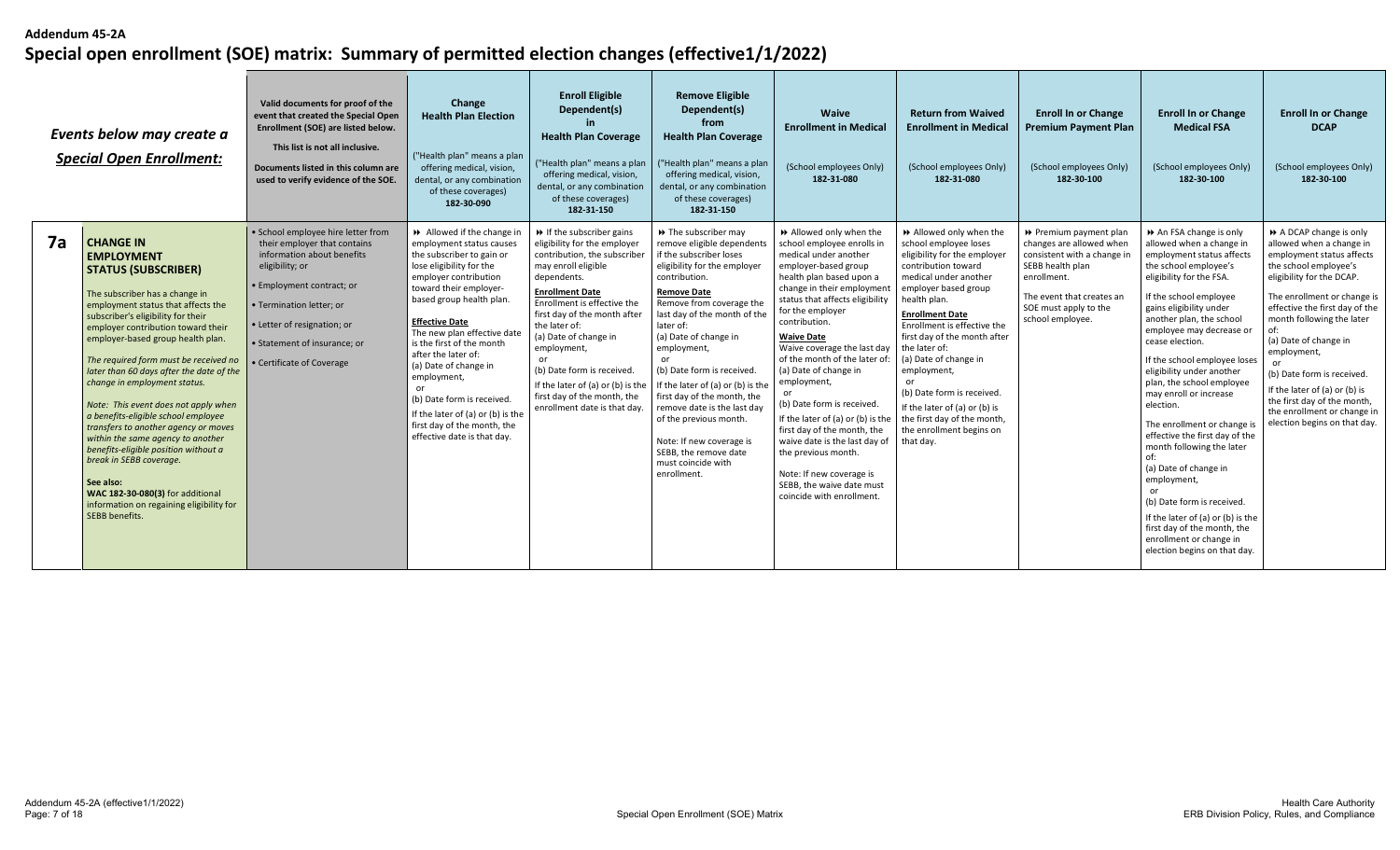|    | Events below may create a<br><b>Special Open Enrollment:</b>                                                                                                                                                                                                                                                                                                                                                                                                                                                                                                                                                                                        | Valid documents for proof of the<br>event that created the Special Open<br>Enrollment (SOE) are listed below.<br>This list is not all inclusive.<br>Documents listed in this column are<br>used to verify evidence of the SOE.                                          | Change<br><b>Health Plan Election</b><br>("Health plan" means a plan<br>offering medical, vision,<br>dental, or any combination<br>of these coverages)<br>182-30-090                                                                                                                                                                                                                                                                                                                                                                   | <b>Enroll Eligible</b><br>Dependent(s)<br><b>Health Plan Coverage</b><br>"Health plan" means a plan<br>offering medical, vision,<br>dental, or any combination<br>of these coverages)<br>182-31-150                                                                                                                                                                                                                                                                                                                                                       | <b>Remove Eligible</b><br>Dependent(s)<br>from<br><b>Health Plan Coverage</b><br>("Health plan" means a plan<br>offering medical, vision,<br>dental, or any combination<br>of these coverages)<br>182-31-150                                                                                                                                                                                                                                                                                                                                                                                                                                                                                    | <b>Waive</b><br><b>Enrollment in Medical</b><br>(School employees Only)<br>182-31-080                                                                                                                                                                                                                                                                                                                                                                                                                                                                                    | <b>Return from Waived</b><br><b>Enrollment in Medical</b><br>(School employees Only)<br>182-31-080                                                                                                                                                                                                                                                                                                                                                                                                                                                                                                                                                                                                                                | <b>Enroll In or Change</b><br><b>Premium Payment Plan</b><br>(School employees Only)<br>182-30-100                                                                                                             | <b>Enroll In or Change</b><br><b>Medical FSA</b><br>(School employees Only)<br>182-30-100                                                                                                                                                                                                                                                                                                                                                                                                                                                                                                                                                                                                                                                  | <b>Enroll In or Change</b><br><b>DCAP</b><br>(School employees Only)<br>182-30-100                                                                                                                                                                                                                                                                                                                                                                                                                                                                                                                                                                                                                                                                                                                                                                                                                                           |
|----|-----------------------------------------------------------------------------------------------------------------------------------------------------------------------------------------------------------------------------------------------------------------------------------------------------------------------------------------------------------------------------------------------------------------------------------------------------------------------------------------------------------------------------------------------------------------------------------------------------------------------------------------------------|-------------------------------------------------------------------------------------------------------------------------------------------------------------------------------------------------------------------------------------------------------------------------|----------------------------------------------------------------------------------------------------------------------------------------------------------------------------------------------------------------------------------------------------------------------------------------------------------------------------------------------------------------------------------------------------------------------------------------------------------------------------------------------------------------------------------------|-----------------------------------------------------------------------------------------------------------------------------------------------------------------------------------------------------------------------------------------------------------------------------------------------------------------------------------------------------------------------------------------------------------------------------------------------------------------------------------------------------------------------------------------------------------|-------------------------------------------------------------------------------------------------------------------------------------------------------------------------------------------------------------------------------------------------------------------------------------------------------------------------------------------------------------------------------------------------------------------------------------------------------------------------------------------------------------------------------------------------------------------------------------------------------------------------------------------------------------------------------------------------|--------------------------------------------------------------------------------------------------------------------------------------------------------------------------------------------------------------------------------------------------------------------------------------------------------------------------------------------------------------------------------------------------------------------------------------------------------------------------------------------------------------------------------------------------------------------------|-----------------------------------------------------------------------------------------------------------------------------------------------------------------------------------------------------------------------------------------------------------------------------------------------------------------------------------------------------------------------------------------------------------------------------------------------------------------------------------------------------------------------------------------------------------------------------------------------------------------------------------------------------------------------------------------------------------------------------------|----------------------------------------------------------------------------------------------------------------------------------------------------------------------------------------------------------------|--------------------------------------------------------------------------------------------------------------------------------------------------------------------------------------------------------------------------------------------------------------------------------------------------------------------------------------------------------------------------------------------------------------------------------------------------------------------------------------------------------------------------------------------------------------------------------------------------------------------------------------------------------------------------------------------------------------------------------------------|------------------------------------------------------------------------------------------------------------------------------------------------------------------------------------------------------------------------------------------------------------------------------------------------------------------------------------------------------------------------------------------------------------------------------------------------------------------------------------------------------------------------------------------------------------------------------------------------------------------------------------------------------------------------------------------------------------------------------------------------------------------------------------------------------------------------------------------------------------------------------------------------------------------------------|
| 7b | <b>CHANGE IN EMPLOYMENT</b><br><b>STATUS (SUBSCRIBER'S</b><br><b>DEPENDENT)</b><br>The subscriber's dependent has a<br>change in employment status that<br>affects their eligibility for their<br>employer contribution under their<br>employer-based group health plan.<br>The required form must be received no<br>later than 60 days after the date of the<br>change in employment status.<br>Exception: For the purposes of this<br>special open enrollment "employer<br>contribution" means contributions<br>made by the dependent's current or<br>former employer toward health<br>coverage as described in Treasury<br>Regulation 54.9801-6. | · School employee hire letter from<br>their employer that contain<br>information about benefits<br>eligibility; or<br>· Employment contract; or<br>• Termination letter; or<br>· Letter of resignation; or<br>• Statement of insurance; or<br>• Certificate of Coverage | Allowed only if the<br>subscriber enrolls an eligible<br>dependent who lost<br>eligibility for the employer<br>contribution toward their<br>employer-based group<br>health plan due to a change<br>in the dependent's<br>employment status.<br><b>Effective Date</b><br>The new plan effective date<br>is the first of the month<br>after the later of:<br>(a) Date of change in<br>employment,<br>or<br>(b) Date form is received.<br>If the later of (a) or (b) is the<br>first day of the month, the<br>effective date is that day. | → The subscriber is allowed<br>to enroll the eligible<br>dependent who lost<br>coverage due to the<br>dependent's loss of<br>eligibility for the employer<br>contribution. Existing<br>uncovered dependents may<br>not be enrolled unless<br>allowable under SOE #7a.<br><b>Effective Date</b><br>The new plan effective date<br>is the first of the month<br>after the later of:<br>(a) Date of change in<br>employment,<br>(b) Date form is received.<br>If the later of (a) or (b) is the<br>first day of the month, the<br>effective date is that day | Allowed only if the<br>subscriber's dependent that<br>is being removed enrolls<br>under the employer-based<br>group health plan when<br>they gain eligibility for the<br>employer contribution. The<br>dependent's removal must<br>be consistent with the SOE<br>event.<br><b>Remove Date</b><br>Remove from coverage the<br>last day of the month of the<br>later of:<br>(a) Date of change in<br>employment,<br>(b) Date form is received.<br>If the later of (a) or (b) is the $\vert$ the previous month.<br>first day of the month, the<br>remove date is the last day<br>of the previous month.<br>Note: If new coverage is<br>SEBB, the remove date<br>must coincide with<br>enrollment. | Allowed only when the<br>school employee enrolls in<br>their dependent's medical<br>under the dependent's<br>employer-based group<br>health plan where they<br>gained eligibility for the<br>employer contribution.<br><b>Waive Date</b><br>Waive coverage the last day<br>of the month of the later of<br>(a) Date of change in<br>employment,<br>(b) Date form is received.<br>If the later of (a) or (b) is the<br>first day of the month, the<br>waive date is the last day of<br>Note: If new coverage is<br>SEBB, the waive date must<br>coincide with enrollment. | Allowed only when the<br>school employee's<br>dependent loses eligibility<br>for the employer<br>contribution toward their<br>medical under their<br>employer-based group<br>health plan. If the SOE is<br>due to the dependent's loss<br>of eligibility, the school<br>employee may enroll in<br>order to enroll the<br>dependent. Existing<br>uncovered dependents may<br>not be enrolled unless<br>allowable under SOE #7a.<br><b>Enrollment Date</b><br>Enrollment is effective the<br>first day of the month after<br>the later of:<br>(a) Date of change in<br>employment,<br>or<br>(b) Date form is received.<br>If the later of $(a)$ or $(b)$ is<br>the first day of the month,<br>the enrollment begins on<br>that day. | Premium payment plan<br>changes are allowed when<br>consistent with a change in<br>SEBB health plan<br>enrollment.<br>The event that creates an<br>SOE must apply to the<br>school employee's tax<br>dependent | An FSA change is only<br>allowed when a change in<br>employment status affects<br>the school employee's<br>dependent's eligibility for<br>the FSA.<br>If the school employee's<br>dependent gains eligibility<br>under another plan, the<br>school employee may<br>decrease or cease election<br>If the school employee's<br>dependent loses eligibility<br>under another plan, the<br>school employee may enro<br>or increase election.<br>The enrollment or change i<br>effective the first day of the<br>month following the later<br>(a) Date of change in<br>employment,<br>(b) Date form is received.<br>If the later of (a) or (b) is the<br>first day of the month, the<br>enrollment or change in<br>election begins on that day. | A DCAP change is only<br>allowed when a change in<br>employment status affects<br>the school employee's<br>dependent's eligibility for<br>the DCAP.<br>If a tax dependent gains<br>eligibility and is enrolled<br>under another plan, the<br>school employee may<br>revoke or decrease<br>election. If a tax dependent<br>loses eligibility under<br>another plan, the school<br>employee may enroll or<br>increase election<br>Also, if the tax dependent<br>begins or ceases gainful<br>employment (affecting<br>eligibility for DCAP), the<br>school employee may elect<br>or revoke the DCAP election<br>accordingly.<br>The enrollment or change is<br>effective the first day of the<br>month following the later<br>(a) Date of change in<br>employment,<br>(b) Date form is received.<br>If the later of (a) or (b) is<br>the first day of the month,<br>the enrollment or change in<br>election begins on that day. |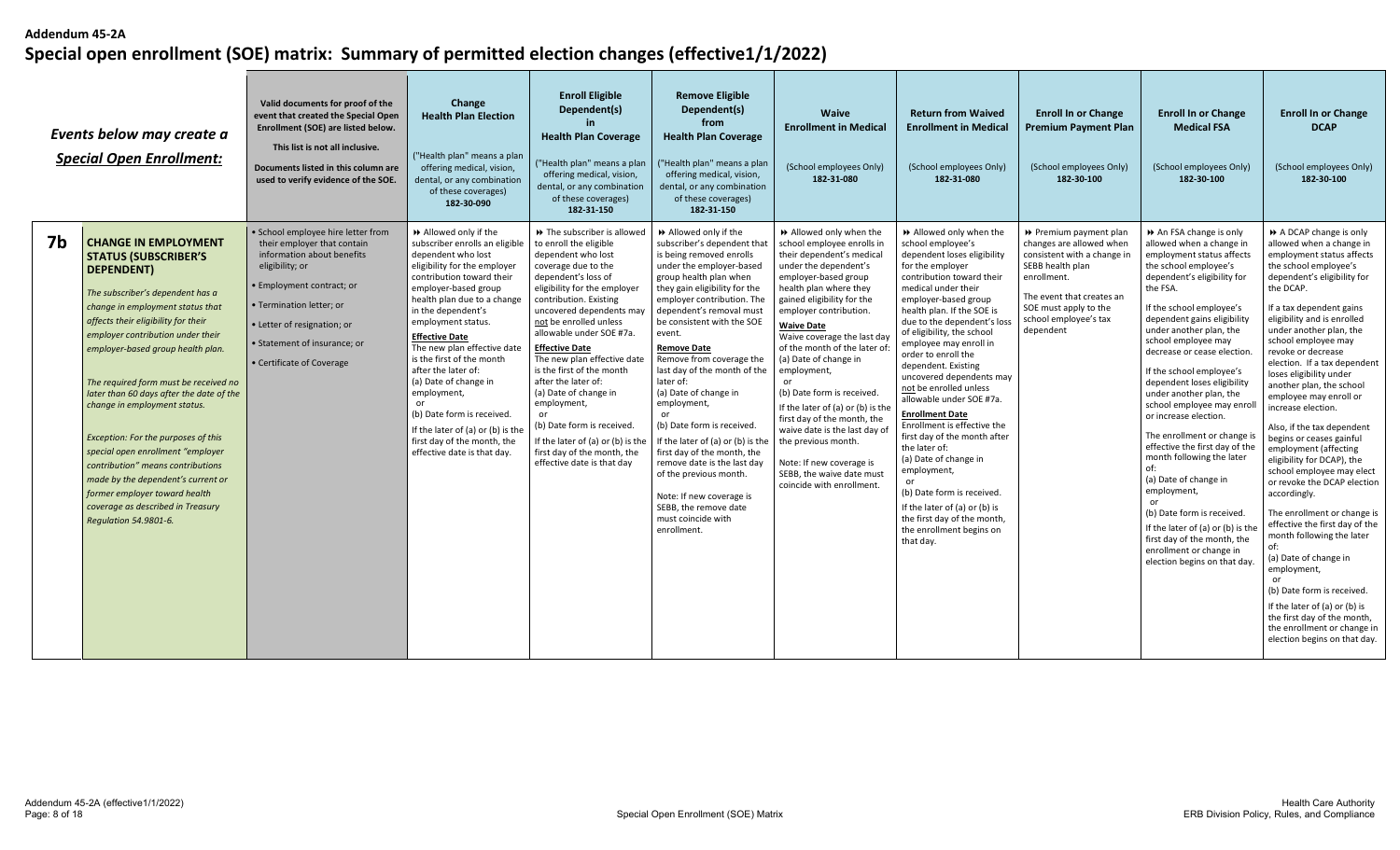|   | Events below may create a<br><b>Special Open Enrollment:</b>                                                                                                                                         | Valid documents for proof of the<br>event that created the Special Open<br>Enrollment (SOE) are listed below.<br>This list is not all inclusive.<br>Documents listed in this column are<br>used to verify evidence of the SOE. | Change<br><b>Health Plan Election</b><br>("Health plan" means a plan<br>offering medical, vision,<br>dental, or any combination<br>of these coverages)<br>182-30-090                                                                                                                                                                                                                                                                 | <b>Enroll Eligible</b><br>Dependent(s)<br><b>Health Plan Coverage</b><br>("Health plan" means a plan<br>offering medical, vision,<br>dental, or any combination<br>of these coverages)<br>182-31-150 | <b>Remove Eligible</b><br>Dependent(s)<br>from<br><b>Health Plan Coverage</b><br>("Health plan" means a plan<br>offering medical, vision,<br>dental, or any combination<br>of these coverages)<br>182-31-150 | Waive<br><b>Enrollment in Medical</b><br>(School employees Only)<br>182-31-080 | <b>Return from Waived</b><br><b>Enrollment in Medical</b><br>(School employees Only)<br>182-31-080 | <b>Enroll In or Change</b><br><b>Premium Payment Plan</b><br>(School employees Only)<br>182-30-100                                                                                             | <b>Enroll In or Change</b><br><b>Medical FSA</b><br>(School employees Only)<br>182-30-100 | <b>Enroll In or Change</b><br><b>DCAP</b><br>(School employees Only)<br>182-30-100 |
|---|------------------------------------------------------------------------------------------------------------------------------------------------------------------------------------------------------|--------------------------------------------------------------------------------------------------------------------------------------------------------------------------------------------------------------------------------|--------------------------------------------------------------------------------------------------------------------------------------------------------------------------------------------------------------------------------------------------------------------------------------------------------------------------------------------------------------------------------------------------------------------------------------|------------------------------------------------------------------------------------------------------------------------------------------------------------------------------------------------------|--------------------------------------------------------------------------------------------------------------------------------------------------------------------------------------------------------------|--------------------------------------------------------------------------------|----------------------------------------------------------------------------------------------------|------------------------------------------------------------------------------------------------------------------------------------------------------------------------------------------------|-------------------------------------------------------------------------------------------|------------------------------------------------------------------------------------|
| 8 | <b>CHANGE IN SCHOOL DISTRICT</b><br>Subscriber has a change in<br>employment from a SEBB Organization<br>to a public school district that results<br>in having different medical plans<br>available. | • School employee hire letter from<br>their employer that contain<br>information about benefits<br>eligibility; or<br>· Employment contract                                                                                    | $\rightarrow$ The subscriber may<br>change their election if the<br>change in employment<br>causes:<br>(i) The subscriber's current<br>medical plan to no longer<br>be available, in this case the<br>subscriber may select from<br>any available medical plan;<br>nr<br>(ii) The subscriber has one<br>or more new medical plans<br>available, in this case the<br>subscriber may select to<br>enroll in a newly available<br>plan. | <b>SOE Not Allowed</b>                                                                                                                                                                               | <b>SOE Not Allowed</b>                                                                                                                                                                                       | <b>SOE Not Allowed</b>                                                         | <b>SOE Not Allowed</b>                                                                             | ▶ Premium payment plan<br>changes are allowed when<br>consistent with a change in<br>SEBB health plan<br>enrollment.<br>The event that creates an<br>SOE must apply to the<br>school employee. | <b>SOE Not Allowed</b>                                                                    | <b>SOE Not Allowed</b>                                                             |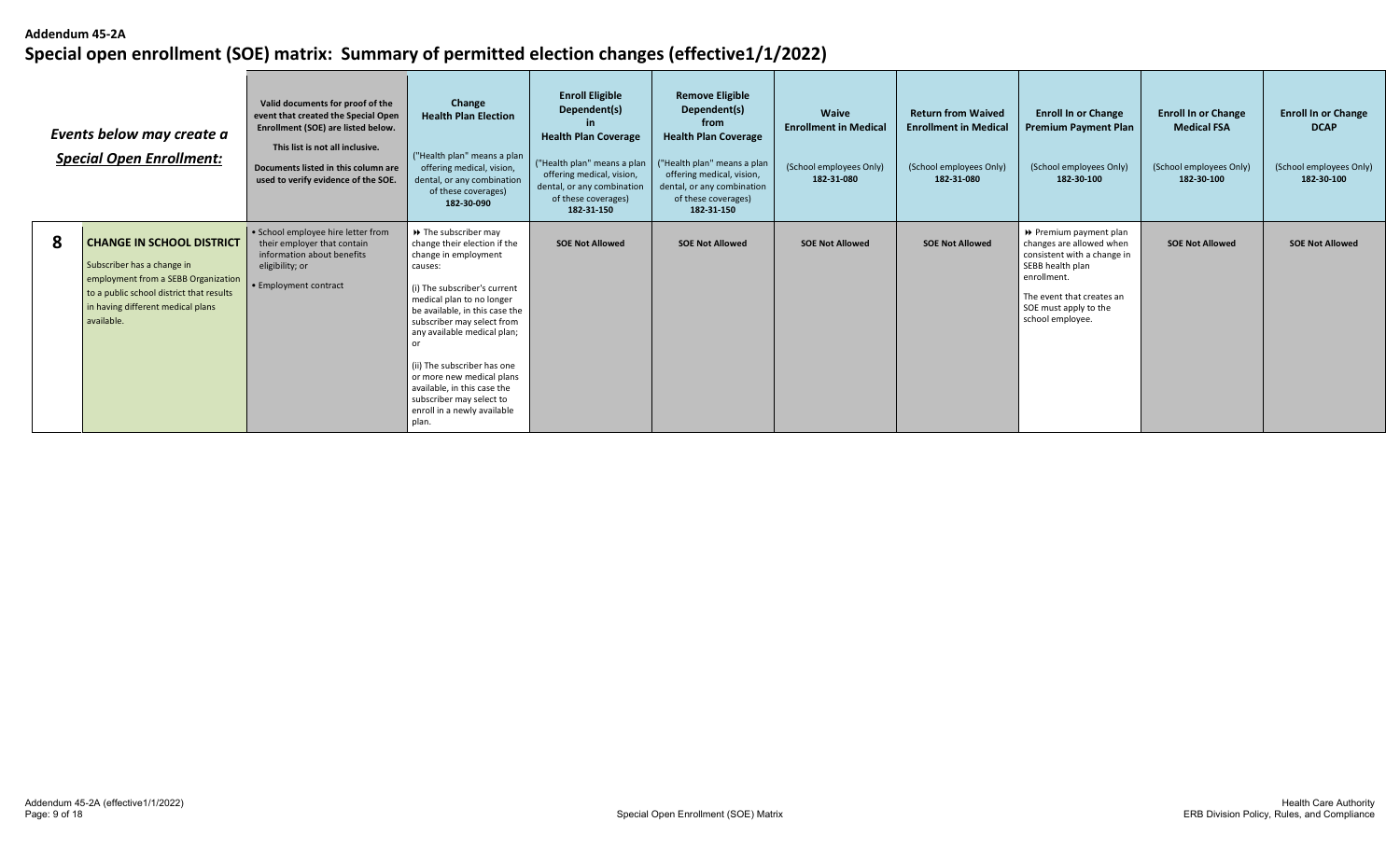|   | Events below may create a<br><b>Special Open Enrollment:</b>                                                                                                                                                                                                                                                                                                                                                                                                                                                                     | Valid documents for proof of the<br>event that created the Special Open<br>Enrollment (SOE) are listed below.<br>This list is not all inclusive.<br>Documents listed in this column are<br>used to verify evidence of the SOE.                                                                                                                                                            | Change<br><b>Health Plan Election</b><br>("Health plan" means a plan<br>offering medical, vision,<br>dental, or any combination<br>of these coverages)<br>182-30-090 | <b>Enroll Eligible</b><br>Dependent(s)<br>-in<br><b>Health Plan Coverage</b><br>("Health plan" means a plan<br>offering medical, vision,<br>dental, or any combination<br>of these coverages)<br>182-31-150                                                                                                                                                                                                                                                                                                                                                                       | <b>Remove Eligible</b><br>Dependent(s)<br>from<br><b>Health Plan Coverage</b><br>("Health plan" means a plan<br>offering medical, vision,<br>dental, or any combination<br>of these coverages)<br>182-31-150                                                                                                                                                                                                                                                                                           | <b>Waive</b><br><b>Enrollment in Medical</b><br>(School employees Only)<br>182-31-080                                                                                                                                                                                                                                                                                                                                   | <b>Return from Waived</b><br><b>Enrollment in Medical</b><br>(School employees Only)<br>182-31-080                                                                                                                                                                                                                                                                                                                                                                                                                                                                                                                                                                                                                                                                                                                                                                                                                                              | <b>Enroll In or Change</b><br><b>Premium Payment Plan</b><br>(School employees Only)<br>182-30-100                                                                                                                                        | <b>Enroll In or Change</b><br><b>Medical FSA</b><br>(School employees Only)<br>182-30-100 | <b>Enroll In or Change</b><br><b>DCAP</b><br>(School employees Only)<br>182-30-100                                                                                                                                                                                                                                                                                                                                                                                                                                                                                                                                |
|---|----------------------------------------------------------------------------------------------------------------------------------------------------------------------------------------------------------------------------------------------------------------------------------------------------------------------------------------------------------------------------------------------------------------------------------------------------------------------------------------------------------------------------------|-------------------------------------------------------------------------------------------------------------------------------------------------------------------------------------------------------------------------------------------------------------------------------------------------------------------------------------------------------------------------------------------|----------------------------------------------------------------------------------------------------------------------------------------------------------------------|-----------------------------------------------------------------------------------------------------------------------------------------------------------------------------------------------------------------------------------------------------------------------------------------------------------------------------------------------------------------------------------------------------------------------------------------------------------------------------------------------------------------------------------------------------------------------------------|--------------------------------------------------------------------------------------------------------------------------------------------------------------------------------------------------------------------------------------------------------------------------------------------------------------------------------------------------------------------------------------------------------------------------------------------------------------------------------------------------------|-------------------------------------------------------------------------------------------------------------------------------------------------------------------------------------------------------------------------------------------------------------------------------------------------------------------------------------------------------------------------------------------------------------------------|-------------------------------------------------------------------------------------------------------------------------------------------------------------------------------------------------------------------------------------------------------------------------------------------------------------------------------------------------------------------------------------------------------------------------------------------------------------------------------------------------------------------------------------------------------------------------------------------------------------------------------------------------------------------------------------------------------------------------------------------------------------------------------------------------------------------------------------------------------------------------------------------------------------------------------------------------|-------------------------------------------------------------------------------------------------------------------------------------------------------------------------------------------------------------------------------------------|-------------------------------------------------------------------------------------------|-------------------------------------------------------------------------------------------------------------------------------------------------------------------------------------------------------------------------------------------------------------------------------------------------------------------------------------------------------------------------------------------------------------------------------------------------------------------------------------------------------------------------------------------------------------------------------------------------------------------|
| 9 | <b>CHANGE UNDER</b><br><b>OTHER EMPLOYER-BASED</b><br><b>GROUP HEALTH PLAN'S</b><br><b>OPEN ENROLLMENT</b><br>The subscriber or the subscriber's<br>dependent has a change in enrollment<br>under another employer-based group<br>health plan during its annual open<br>enrollment that does not align with<br>the SEBB Program's annual open<br>enrollment.<br>The required form must be received no<br>later than 60 days after the date of the<br>other employer-based group health<br>plan's open enrollment effective date. | • Certificate of Creditable Coverage;<br>• Letter of enrollment or termination<br>of coverage from the health plan;<br>• Letter of enrollment or termination<br>of coverage from the employer's<br>personnel, payroll, or benefits<br>office: or<br>• Letter of DCAP enrollment or<br>termination from other DCAP<br>administrator (for DCAP election<br>change); or<br>· Proof of Waiver | <b>SOE Not Allowed</b>                                                                                                                                               | >> The subscriber may<br>enroll a dependent who<br>ended coverage during an<br>open enrollment under<br>another employer-based<br>group health plan. Existing<br>uncovered dependents who<br>did not end coverage under<br>another employer plan may<br>not be enrolled.<br><b>Enrollment Date</b><br>Enrollment is effective the<br>first day of the month after<br>the later of:<br>(a) Other plan's open<br>enrollment effective date,<br>or<br>(b) Date form is received.<br>If the later of (a) or (b) is the<br>first day of the month, the<br>enrollment date is that day. | Allowed only if the<br>dependent being removed<br>enrolls during an open<br>enrollment under another<br>employer-based group<br>health plan.<br><b>Remove Date</b><br>Remove coverage the last<br>day of the month of the<br>later of:<br>(a) Other plan's open<br>enrollment effective date,<br>or<br>(b) Date form is received.<br>If the later of (a) or (b) is the $\parallel$ first day of the month, the<br>first day of the month, the<br>remove date is the last day<br>of the previous month. | Allowed only when the<br>school employee enrolls in<br>medical during an open<br>enrollment under another<br>employer-based group<br>health plan.<br><b>Waive Date</b><br>Waive coverage the last day<br>of the month of the later of<br>(a) Other plan's open<br>enrollment effective date,<br>(b) Date form is received.<br>If the later of (a) or (b) is the<br>waive date is the last day of<br>the previous month. | Allowed only when the<br>school employee or a<br>dependent terminates<br>medical during open<br>enrollment under another<br>employer based group<br>health plan. If a dependent<br>terminates medical under<br>another employer-based<br>group health plan during<br>the other plan's open<br>enrollment, the school<br>employee may enroll in<br>order to enroll the<br>dependent. Existing<br>uncovered dependents who<br>did not end coverage under<br>another employer plan may<br>not be enrolled.<br>Note: The school employee<br>is allowed to elect a health<br>plan when returning from<br>waived enrollment status.<br><b>Enrollment Date</b><br>Enrollment is effective the<br>first day of the month after<br>the later of:<br>(a) Other plan's open<br>enrollment effective date,<br>or<br>(b) Date form is received.<br>If the later of $(a)$ or $(b)$ is<br>the first day of the month,<br>the enrollment begins on<br>that day. | Premium payment plan<br>changes are allowed when<br>consistent with a change in<br>SEBB health plan<br>enrollment.<br>The event that creates an<br>SOE must apply to the<br>school employee or the<br>school employee's tax<br>dependent. | <b>SOE Not Allowed</b>                                                                    | $\rightarrow$ If a tax dependent<br>enrolls or increases election<br>under another DCAP plan,<br>the school employee may<br>revoke or decrease<br>election. If a tax dependent<br>terminates or reduces<br>another DCAP election, the<br>school employee may enroll<br>or increase election.<br>Enrollment or change is<br>effective the first day of the<br>month following the later<br>of:<br>(a) Other plan's open<br>enrollment effective date,<br>(b) Date form is received.<br>If the later of (a) or (b) is<br>the first day of the month,<br>the enrollment or change in<br>election begins on that day. |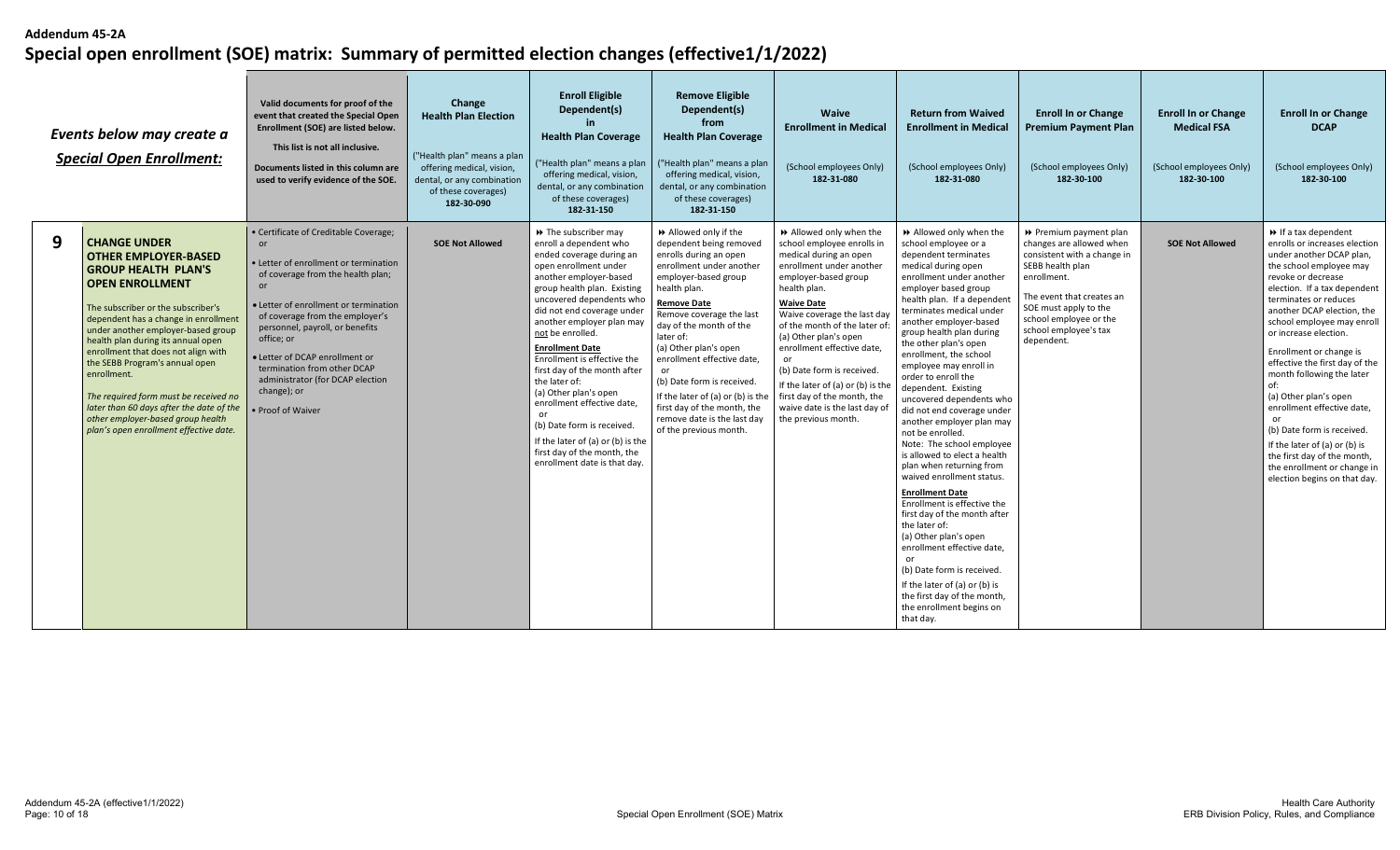|           | Events below may create a<br><b>Special Open Enrollment:</b>                                                                                                                                                                                                                                                                                                                                                                                                                                                                                                                                                                                       | Valid documents for proof of the<br>event that created the Special Open<br>Enrollment (SOE) are listed below.<br>This list is not all inclusive.<br>Documents listed in this column are<br>used to verify evidence of the SOE. | Change<br><b>Health Plan Election</b><br>("Health plan" means a plan<br>offering medical, vision,<br>dental, or any combination<br>of these coverages)<br>182-30-090                                                                                                                                                                                                                             | <b>Enroll Eligible</b><br>Dependent(s)<br><b>Health Plan Coverage</b><br>("Health plan" means a plan<br>offering medical, vision,<br>dental, or any combination<br>of these coverages)<br>182-31-150                                                                                                                                                                                                                                                                                                                             | <b>Remove Eligible</b><br>Dependent(s)<br>from<br><b>Health Plan Coverage</b><br>("Health plan" means a plan<br>offering medical, vision,<br>dental, or any combination<br>of these coverages)<br>182-31-150                                                                                                                                                                                                                                                                                                                                     | <b>Waive</b><br><b>Enrollment in Medical</b><br>(School employees Only)<br>182-31-080 | <b>Return from Waived</b><br><b>Enrollment in Medical</b><br>(School employees Only)<br>182-31-080                                                                                                                                                                                                                                                                                                                                                                                                                                              | <b>Enroll In or Change</b><br><b>Premium Payment Plan</b><br>(School employees Only)<br>182-30-100                                                                                                                                          | <b>Enroll In or Change</b><br><b>Medical FSA</b><br>(School employees Only)<br>182-30-100 | <b>Enroll In or Change</b><br><b>DCAP</b><br>(School employees Only)<br>182-30-100 |
|-----------|----------------------------------------------------------------------------------------------------------------------------------------------------------------------------------------------------------------------------------------------------------------------------------------------------------------------------------------------------------------------------------------------------------------------------------------------------------------------------------------------------------------------------------------------------------------------------------------------------------------------------------------------------|--------------------------------------------------------------------------------------------------------------------------------------------------------------------------------------------------------------------------------|--------------------------------------------------------------------------------------------------------------------------------------------------------------------------------------------------------------------------------------------------------------------------------------------------------------------------------------------------------------------------------------------------|----------------------------------------------------------------------------------------------------------------------------------------------------------------------------------------------------------------------------------------------------------------------------------------------------------------------------------------------------------------------------------------------------------------------------------------------------------------------------------------------------------------------------------|--------------------------------------------------------------------------------------------------------------------------------------------------------------------------------------------------------------------------------------------------------------------------------------------------------------------------------------------------------------------------------------------------------------------------------------------------------------------------------------------------------------------------------------------------|---------------------------------------------------------------------------------------|-------------------------------------------------------------------------------------------------------------------------------------------------------------------------------------------------------------------------------------------------------------------------------------------------------------------------------------------------------------------------------------------------------------------------------------------------------------------------------------------------------------------------------------------------|---------------------------------------------------------------------------------------------------------------------------------------------------------------------------------------------------------------------------------------------|-------------------------------------------------------------------------------------------|------------------------------------------------------------------------------------|
| <b>10</b> | <b>DEPENDENT MOVES FROM</b><br><b>OUTSIDE USA TO USA, OR</b><br><b>FROM USA TO OUTSIDE USA</b><br>The subscriber's dependent has a<br>change in residence from outside of<br>the United States to within the United<br>States, or from within the United<br>States to outside of the United States,<br>and that change in residence results in<br>the dependent losing their health<br>insurance.<br>The required form must be received no<br>later than 60 days after the date<br>moving to or from USA.                                                                                                                                          | . Visa or Passport with date of entry;<br>or<br>Proof of former and current<br>residence (e.g. utility bill)<br>A letter or document showing that<br>coverage was lost (e.g. Certificate<br>of Creditable Coverage)            | <b>SOE Not Allowed</b>                                                                                                                                                                                                                                                                                                                                                                           | >> The subscriber may only<br>enroll a dependent who<br>moves to the United States.<br>Existing uncovered<br>dependents who did not<br>move to the United States<br>may not be enrolled.<br><b>Enrollment Date</b><br>Enrollment is effective the<br>first of the month after the<br>later of:<br>(a) Date dependent changes<br>residence from other<br>country to the United<br>States,<br>or<br>(b) Date form is received.<br>If the later of (a) or (b) is the<br>first day of the month, the<br>enrollment date is that day. | >> The subscriber may only<br>remove a dependent who<br>moves outside of the United<br>States. Enrolled<br>dependents who did not<br>move outside of the United<br>States may not be removed.<br><b>Remove Date</b><br>Remove from coverage the<br>last day of the month of the<br>later of:<br>(a) Date dependent changes<br>residence from the United<br>States to another country,<br>(b) Date form is received.<br>If the later of (a) or (b) is the<br>first day of the month, the<br>remove date is the last day<br>of the previous month. | <b>SOE Not Allowed</b>                                                                | Allowed only to enable<br>enrollment of a dependent<br>who moves to the United<br>States.<br>Existing uncovered<br>dependents who did not<br>move to the United States<br>may not be enrolled.<br><b>Enrollment Date</b><br>Enrollment is effective the<br>first day of the month after<br>the later of:<br>(a) Date dependent changes<br>residence from other<br>country to the United<br>States,<br>or<br>(b) Date form is received.<br>If the later of (a) or (b) is<br>the first day of the month,<br>the enrollment begins on<br>that day. | ▶ Premium payment plan<br>changes are allowed when<br>consistent with a change in<br>SEBB health plan<br>enrollment.<br>The event that creates an<br>SOE must apply to the<br>school employee or the<br>school employee's tax<br>dependent. | <b>SOE Not Allowed</b>                                                                    | <b>SOE Not Allowed</b>                                                             |
| 11        | <b>CHANGE IN RESIDENCE</b><br>The subscriber or the subscriber's<br>dependent has a change in residence<br>that affects health plan availability.<br>If the subscriber moves and the<br>subscriber's current health plan is not<br>available in the new location the<br>subscriber must select a new health<br>plan, otherwise there will be limited<br>network providers and covered<br>services.<br>Note: A dental plan is considered to be<br>available if a provider is located within<br>50 miles of subscriber's new residence.<br>The required form must be received no<br>later than 60 days after the date of the<br>change in residence. | Proof of former and current<br>residence (e.g. utility bill); or<br>· Certificate of Creditable Coverage                                                                                                                       | Allowed only if the<br>change in residence causes<br>the current health plan to<br>become unavailable.<br><b>Effective Date</b><br>The new plan effective date<br>is the first of the month<br>after the later of:<br>(a) Date of change in<br>residence,<br>or<br>(b) Date form is received.<br>If the later of (a) or (b) is the<br>first day of the month, the<br>effective date is that day. | <b>SOE Not Allowed</b>                                                                                                                                                                                                                                                                                                                                                                                                                                                                                                           | <b>SOE Not Allowed</b>                                                                                                                                                                                                                                                                                                                                                                                                                                                                                                                           | <b>SOE Not Allowed</b>                                                                | <b>SOE Not Allowed</b>                                                                                                                                                                                                                                                                                                                                                                                                                                                                                                                          | ▶ Premium payment plan<br>changes are allowed when<br>consistent with a change in<br>SEBB health plan<br>enrollment.<br>The event that creates an<br>SOE must apply to the<br>school employee or the<br>school employee's tax<br>dependent. | <b>SOE Not Allowed</b>                                                                    | <b>SOE Not Allowed</b>                                                             |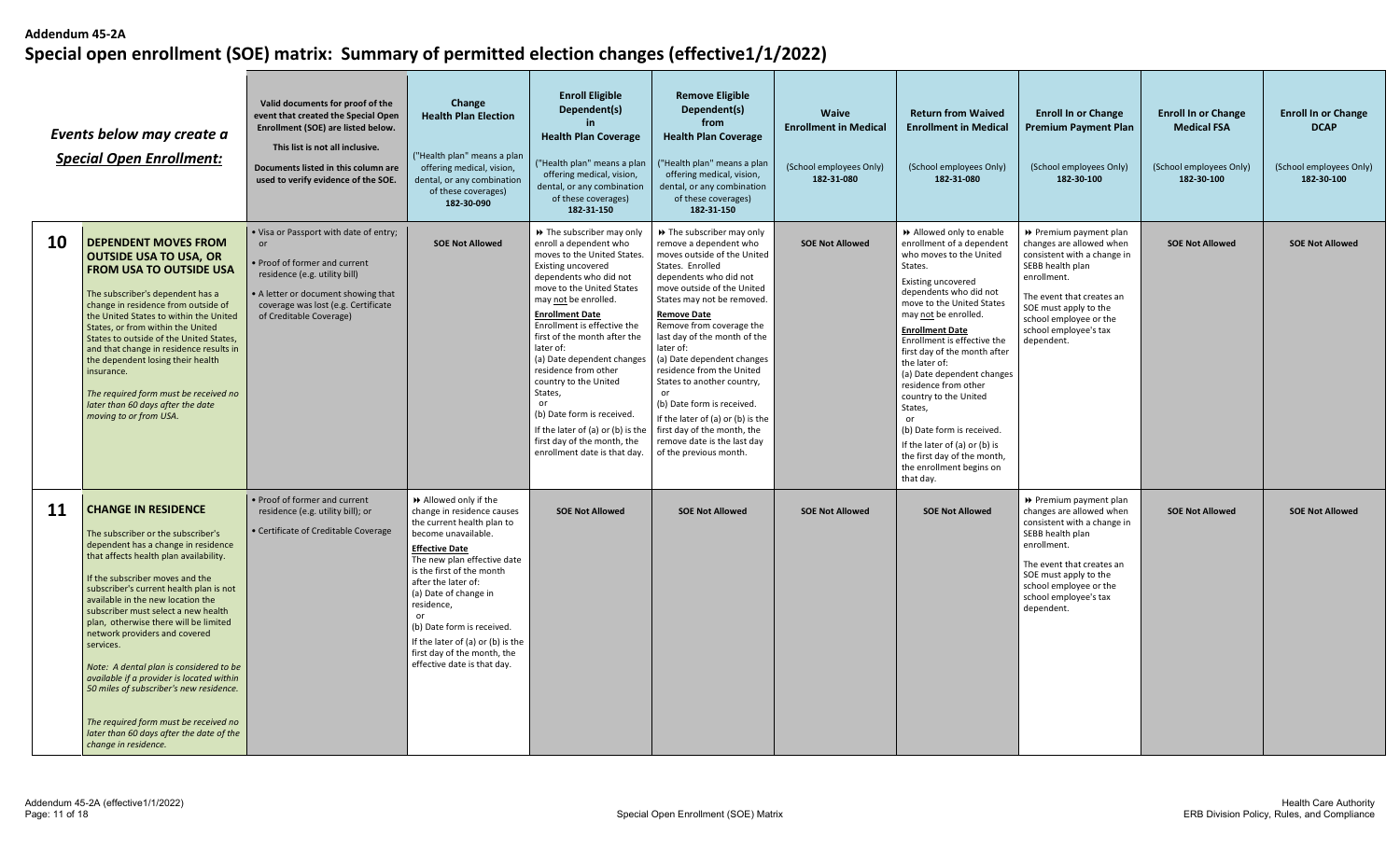|    | Events below may create a<br><b>Special Open Enrollment:</b>                                                                                                                                                                                                             | Valid documents for proof of the<br>event that created the Special Open<br>Enrollment (SOE) are listed below.<br>This list is not all inclusive.<br>Documents listed in this column are<br>used to verify evidence of the SOE. | Change<br><b>Health Plan Election</b><br>("Health plan" means a plan<br>offering medical, vision,<br>dental, or any combination<br>of these coverages)<br>182-30-090                                                                                                                                                                                                                                                                                                                                                       | <b>Enroll Eligible</b><br>Dependent(s)<br><b>Health Plan Coverage</b><br>("Health plan" means a plan<br>offering medical, vision,<br>dental, or any combination<br>of these coverages)<br>182-31-150                                                                                                                                                                                                                                                                                    | <b>Remove Eligible</b><br>Dependent(s)<br>from<br><b>Health Plan Coverage</b><br>("Health plan" means a plan<br>offering medical, vision,<br>dental, or any combination<br>of these coverages)<br>182-31-150                                                                                                                                                                                                                                                  | Waive<br><b>Enrollment in Medical</b><br>(School employees Only)<br>182-31-080 | <b>Return from Waived</b><br><b>Enrollment in Medical</b><br>(School employees Only)<br>182-31-080                                                                                                                                                                                                                                                                                                                                                                                                                               | <b>Enroll In or Change</b><br><b>Premium Payment Plan</b><br>(School employees Only)<br>182-30-100                                                                                                                                                | <b>Enroll In or Change</b><br><b>Medical FSA</b><br>(School employees Only)<br>182-30-100                                                                                                                                                                                                                                                                                                                                                   | <b>Enroll In or Change</b><br><b>DCAP</b><br>(School employees Only)<br>182-30-100                            |
|----|--------------------------------------------------------------------------------------------------------------------------------------------------------------------------------------------------------------------------------------------------------------------------|--------------------------------------------------------------------------------------------------------------------------------------------------------------------------------------------------------------------------------|----------------------------------------------------------------------------------------------------------------------------------------------------------------------------------------------------------------------------------------------------------------------------------------------------------------------------------------------------------------------------------------------------------------------------------------------------------------------------------------------------------------------------|-----------------------------------------------------------------------------------------------------------------------------------------------------------------------------------------------------------------------------------------------------------------------------------------------------------------------------------------------------------------------------------------------------------------------------------------------------------------------------------------|---------------------------------------------------------------------------------------------------------------------------------------------------------------------------------------------------------------------------------------------------------------------------------------------------------------------------------------------------------------------------------------------------------------------------------------------------------------|--------------------------------------------------------------------------------|----------------------------------------------------------------------------------------------------------------------------------------------------------------------------------------------------------------------------------------------------------------------------------------------------------------------------------------------------------------------------------------------------------------------------------------------------------------------------------------------------------------------------------|---------------------------------------------------------------------------------------------------------------------------------------------------------------------------------------------------------------------------------------------------|---------------------------------------------------------------------------------------------------------------------------------------------------------------------------------------------------------------------------------------------------------------------------------------------------------------------------------------------------------------------------------------------------------------------------------------------|---------------------------------------------------------------------------------------------------------------|
| 12 | <b>COURT ORDER</b><br>A court order requires the subscriber<br>or any other individual to provide<br>insurance coverage for an eligible child<br>of the subscriber.<br>The required form must be received no<br>later than 60 days after the date of the<br>court order. | • Valid court order                                                                                                                                                                                                            | Allowed only if the<br>election change is required<br>by a court order, or if an<br>election change is<br>requested because the child<br>named in a court order does<br>not reside in the service<br>area of the subscriber's<br>health plan.<br><b>Effective Date</b><br>The new plan effective date<br>is the first of the month<br>after the later of:<br>(a) Date of the court order,<br>(b) Date form is received.<br>If the later of (a) or (b) is the<br>first day of the month, the<br>effective date is that day. | >> The subscriber may<br>enroll a child required to be<br>enrolled by a court order.<br>Existing uncovered<br>dependents who are not<br>required to be enrolled by a<br>court order may not be<br>enrolled.<br><b>Enrollment Date</b><br>Enrollment is effective the<br>first day of the month after<br>the later of:<br>(a) Date of the court order,<br>(b) Date form is received.<br>If the later of (a) or (b) is the<br>first day of the month, the<br>enrollment date is that day. | Allowed only if the child<br>is enrolled under the<br>coverage of the individual<br>who is required by a court<br>order to provide insurance<br>coverage.<br><b>Remove Date</b><br>Remove the child from<br>coverage the last day of the<br>month of the later of:<br>(a) Date of the court order,<br>(b) Date form is received.<br>If the later of (a) or (b) is the<br>first day of the month, the<br>remove date is the last day<br>of the previous month. | <b>SOE Not Allowed</b>                                                         | >> The school employee<br>may enroll in order to enrol<br>a child who is required to<br>be enrolled by a court<br>order.<br>Existing uncovered<br>dependents who are not<br>required to be enrolled by a<br>court order may not be<br>enrolled.<br><b>Enrollment Date</b><br>Enrollment is effective the<br>first day of the month after<br>the later of:<br>(a) Date of the court order,<br>(b) Date form is received.<br>If the later of (a) or (b) is<br>the first day of the month,<br>the enrollment begins on<br>that day. | → Premium payment plan<br>changes are allowed when<br>consistent with a change in<br>SEBB health plan<br>enrollment.<br>The event that creates an<br>SOE must apply to the<br>school employee or the<br>school employee's tax<br>dependent child. | >> The school employee<br>may enroll or increase<br>election if required by a<br>court order for the school<br>employee's tax dependent<br>child.<br>The enrollment or change is<br>effective the first day of the<br>month following the later<br>(a) Date of the court order<br>(b) Date form is received.<br>If the later of (a) or (b) is the<br>first day of the month, the<br>enrollment or change in<br>election begins on that day. | <b>SOE Not Allowed</b><br>See Event #20:<br>"Changed Cost of<br>Dependent Care"<br>(N/A for child turning 26) |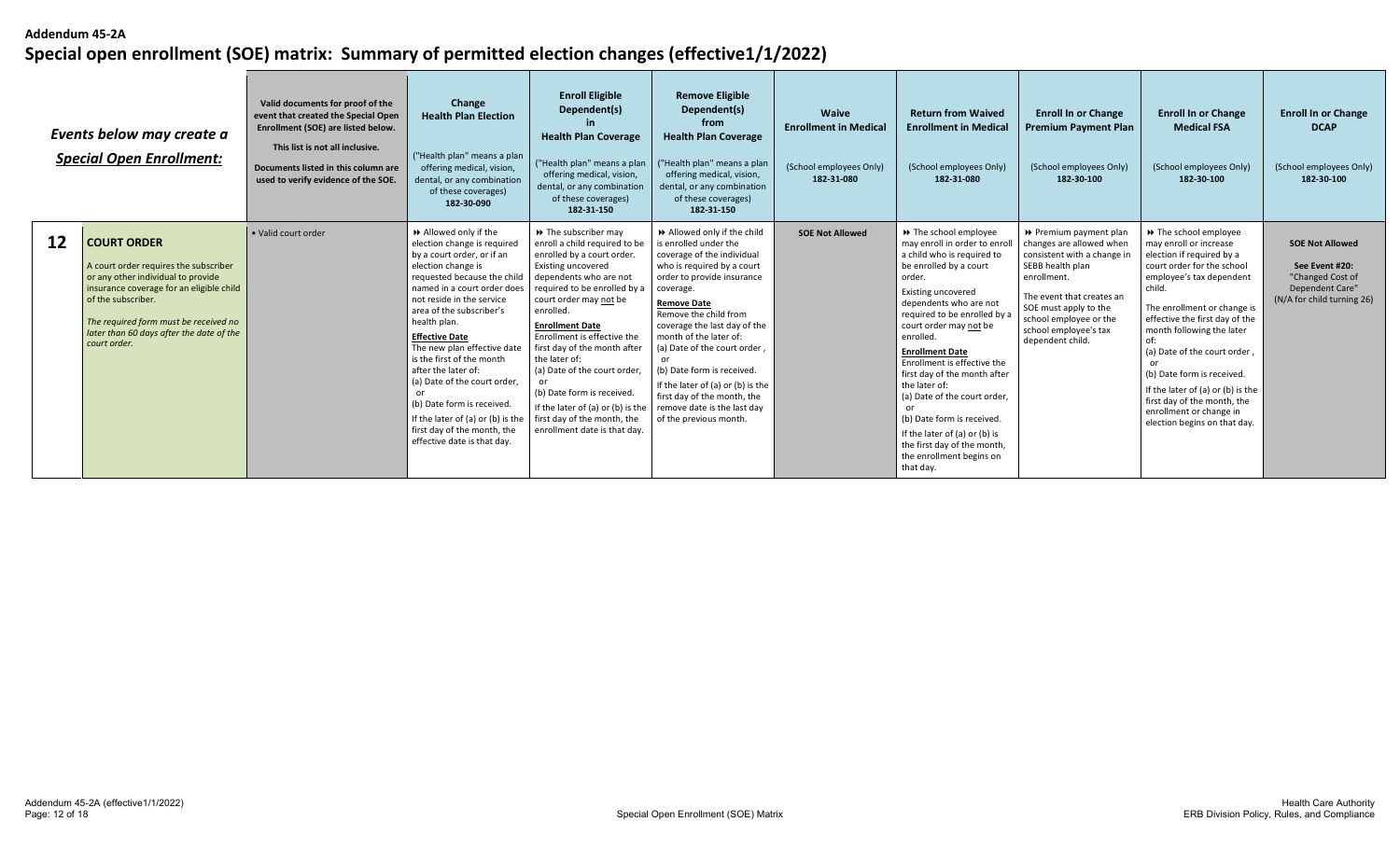| Events below may create a<br><b>Special Open Enrollment:</b> |                                                                                                                                                                                                                                                                                                                                                                                                                                                                                                                                                                                                                                     | Valid documents for proof of the<br>event that created the Special Open<br>Enrollment (SOE) are listed below.<br>This list is not all inclusive.<br>Documents listed in this column are<br>used to verify evidence of the SOE.                                                          | Change<br><b>Health Plan Election</b><br>("Health plan" means a plan<br>offering medical, vision,<br>dental, or any combination<br>of these coverages)<br>182-30-090                                                                                                                                                                                                                                              | <b>Enroll Eligible</b><br>Dependent(s)<br><b>Health Plan Coverage</b><br>("Health plan" means a plan<br>offering medical, vision,<br>dental, or any combination<br>of these coverages)<br>182-31-150                                                                                                                                                                                                                                                                                                                            | <b>Remove Eligible</b><br>Dependent(s)<br>from<br><b>Health Plan Coverage</b><br>("Health plan" means a plan<br>offering medical, vision,<br>dental, or any combination<br>of these coverages)<br>182-31-150                                                                                                                                                                                                                                         | Waive<br><b>Enrollment in Medical</b><br>(School employees Only)<br>182-31-080                                                                                                                           | <b>Return from Waived</b><br><b>Enrollment in Medical</b><br>(School employees Only)<br>182-31-080                                                                                                                                                                                                                                                                                                                                                                                                                                                                                                                                                                     | <b>Enroll In or Change</b><br><b>Premium Payment Plan</b><br>(School employees Only)<br>182-30-100                                                                                                                                          | <b>Enroll In or Change</b><br><b>Medical FSA</b><br>(School employees Only)<br>182-30-100                                                                                                                                                                                                                                                                                                                                                                                                                                                                                                                                            | <b>Enroll In or Change</b><br><b>DCAP</b><br>(School employees Only)<br>182-30-100 |
|--------------------------------------------------------------|-------------------------------------------------------------------------------------------------------------------------------------------------------------------------------------------------------------------------------------------------------------------------------------------------------------------------------------------------------------------------------------------------------------------------------------------------------------------------------------------------------------------------------------------------------------------------------------------------------------------------------------|-----------------------------------------------------------------------------------------------------------------------------------------------------------------------------------------------------------------------------------------------------------------------------------------|-------------------------------------------------------------------------------------------------------------------------------------------------------------------------------------------------------------------------------------------------------------------------------------------------------------------------------------------------------------------------------------------------------------------|---------------------------------------------------------------------------------------------------------------------------------------------------------------------------------------------------------------------------------------------------------------------------------------------------------------------------------------------------------------------------------------------------------------------------------------------------------------------------------------------------------------------------------|------------------------------------------------------------------------------------------------------------------------------------------------------------------------------------------------------------------------------------------------------------------------------------------------------------------------------------------------------------------------------------------------------------------------------------------------------|----------------------------------------------------------------------------------------------------------------------------------------------------------------------------------------------------------|------------------------------------------------------------------------------------------------------------------------------------------------------------------------------------------------------------------------------------------------------------------------------------------------------------------------------------------------------------------------------------------------------------------------------------------------------------------------------------------------------------------------------------------------------------------------------------------------------------------------------------------------------------------------|---------------------------------------------------------------------------------------------------------------------------------------------------------------------------------------------------------------------------------------------|--------------------------------------------------------------------------------------------------------------------------------------------------------------------------------------------------------------------------------------------------------------------------------------------------------------------------------------------------------------------------------------------------------------------------------------------------------------------------------------------------------------------------------------------------------------------------------------------------------------------------------------|------------------------------------------------------------------------------------|
| 13                                                           | <b>GAIN OR LOSE ELIGIBILITY</b><br><b>FOR MEDICAID OR CHIP</b><br>The subscriber or the subscriber's<br>dependent enrolls in coverage under<br>Medicaid or a state children's health<br>insurance program (CHIP), or the<br>subscriber or the subscriber's<br>dependent loses eligibility for<br>coverage under Medicaid or CHIP.<br>The required form must be received no<br>later than 60 days after the date of<br>gaining or losing eligibility.<br>Note: For gaining eligibility, the 60-<br>day notice requirement is measured<br>from the later of:<br>-Date of eligibility,<br><b>or</b><br>-Date agency grants eligibility | • Enrollment or Termination letter<br>from Medicaid or CHIP reflecting<br>the date that the subscriber or<br>subscriber's dependent enrolled in<br>Medicaid or CHIP or the date at<br>which the subscriber or subscriber's<br>dependent lost eligibility for<br><b>Medicaid or CHIP</b> | Allowed only if the<br>subscriber removes a<br>dependent from coverage<br>or enrolls a dependent in<br>coverage.<br><b>Effective Date</b><br>The new plan effective date<br>is the first of the month<br>after the later of:<br>(a) Date eligible for<br>Medicaid or CHIP,<br>or<br>(b) Date form is received.<br>If the later of (a) or (b) is the<br>first day of the month, the<br>effective date is that day. | >> The subscriber may<br>enroll a dependent who lost<br>eligibility for coverage<br>under Medicaid or CHIP<br><b>Existing uncovered</b><br>dependents who did not<br>lose Medicaid or CHIP<br>eligibility may not be<br>enrolled.<br><b>Enrollment Date</b><br>Enrollment is effective the<br>first day of month following<br>the later of:<br>(a) Date not eligible for<br>Medicaid or CHIP,<br>(b) Date form is received.<br>If the later of (a) or (b) is the<br>first day of the month, the<br>enrollment date is that day. | Allowed only if the<br>dependent enrolls in<br>Medicaid or CHIP coverage<br>when becoming eligible for<br>that coverage.<br>Remove Date<br>Remove the dependent<br>from coverage the last day<br>of the month of the later of:<br>(a) Date eligible for<br>Medicaid or CHIP,<br><b>or</b><br>(b) Date form is received.<br>If the later of (a) or (b) is the<br>first day of the month, the<br>remove date is the last day<br>of the previous month. | <b>SOE Not Allowed</b><br>A school employee may<br>not waive enrollment in<br>SEBB medical when they or<br>their dependent enroll in<br>Medicaid or CHIP or lose<br>eligibility for Medicaid or<br>CHIP. | >> The school employee<br>must have lost eligibility for<br>Medicaid or CHIP. Or, if the<br>SOE is due to a dependent<br>losing coverage under<br>Medicaid or CHIP, the<br>school employee may enrol<br>in order to enroll the<br>dependent.<br><b>Existing uncovered</b><br>dependents who did not<br>lose Medicaid or CHIP<br>eligibility may not be<br>enrolled.<br><b>Enrollment Date</b><br>Enrollment is effective the<br>first day of the month after<br>the later of:<br>(a) Date not eligible for<br>Medicaid or CHIP.<br>(b) Date form is received.<br>If the later of (a) or (b) is<br>the first day of the month,<br>the enrollment begins on<br>that day. | → Premium payment plan<br>changes are allowed when<br>consistent with a change in<br>SEBB health plan<br>enrollment.<br>The event that creates an<br>SOE must apply to the<br>school employee or the<br>school employee's tax<br>dependent. | >> The school employee<br>may decrease or revoke<br>election if the school<br>employee or a dependent<br>becomes eligible for<br>Medicaid or CHIP. The<br>school employee may enroll<br>or increase election if the<br>school employee or a<br>dependent loses eligibility<br>for Medicaid or CHIP.<br>The enrollment or change is<br>effective the first day of the<br>month following the later<br>(a) Date gaining or losing<br>eligibility for Medicaid or<br>CHIP,<br>(b) Date form is received.<br>If the later of (a) or (b) is the<br>first day of the month, the<br>enrollment or change in<br>election begins on that day. | <b>SOE Not Allowed</b>                                                             |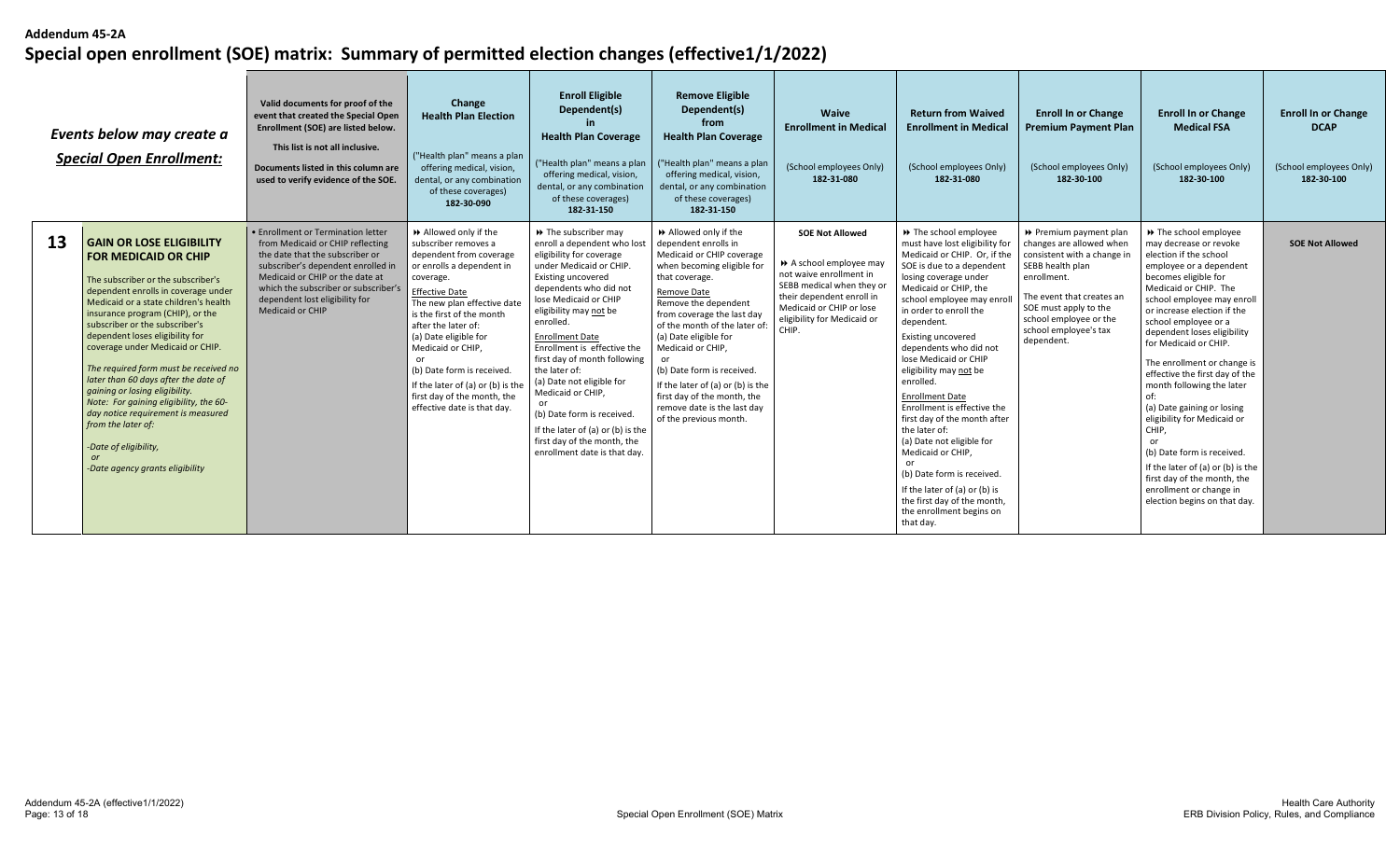| Events below may create a<br><b>Special Open Enrollment:</b> |                                                                                                                                                                                                                                                                                                                                                                                                                                                                                                                                                                                                                                                                     | Valid documents for proof of the<br>event that created the Special Open<br>Enrollment (SOE) are listed below.<br>This list is not all inclusive.<br>Documents listed in this column are<br>used to verify evidence of the SOE. | Change<br><b>Health Plan Election</b><br>("Health plan" means a plan<br>offering medical, vision,<br>dental, or any combination<br>of these coverages)<br>182-30-090                                                                                                                                                                                                                                                                                                                                                                                               | <b>Enroll Eligible</b><br>Dependent(s)<br><b>Health Plan Coverage</b><br>("Health plan" means a plan<br>offering medical, vision,<br>dental, or any combination<br>of these coverages)<br>182-31-150                                                                                                                                                                                                                                                                                                                                                                                                                                                                           | <b>Remove Eligible</b><br>Dependent(s)<br>from<br><b>Health Plan Coverage</b><br>("Health plan" means a plan<br>offering medical, vision,<br>dental, or any combination<br>of these coverages)<br>182-31-150 | Waive<br><b>Enrollment in Medical</b><br>(School employees Only)<br>182-31-080 | <b>Return from Waived</b><br><b>Enrollment in Medical</b><br>(School employees Only)<br>182-31-080                                                                                                                                                                                                                                                                                                                                                                                                                                                                                                                                                                                | <b>Enroll In or Change</b><br><b>Premium Payment Plan</b><br>(School employees Only)<br>182-30-100                                                                                                                                        | <b>Enroll In or Change</b><br><b>Medical FSA</b><br>(School employees Only)<br>182-30-100 | <b>Enroll In or Change</b><br><b>DCAP</b><br>(School employees Only)<br>182-30-100 |
|--------------------------------------------------------------|---------------------------------------------------------------------------------------------------------------------------------------------------------------------------------------------------------------------------------------------------------------------------------------------------------------------------------------------------------------------------------------------------------------------------------------------------------------------------------------------------------------------------------------------------------------------------------------------------------------------------------------------------------------------|--------------------------------------------------------------------------------------------------------------------------------------------------------------------------------------------------------------------------------|--------------------------------------------------------------------------------------------------------------------------------------------------------------------------------------------------------------------------------------------------------------------------------------------------------------------------------------------------------------------------------------------------------------------------------------------------------------------------------------------------------------------------------------------------------------------|--------------------------------------------------------------------------------------------------------------------------------------------------------------------------------------------------------------------------------------------------------------------------------------------------------------------------------------------------------------------------------------------------------------------------------------------------------------------------------------------------------------------------------------------------------------------------------------------------------------------------------------------------------------------------------|--------------------------------------------------------------------------------------------------------------------------------------------------------------------------------------------------------------|--------------------------------------------------------------------------------|-----------------------------------------------------------------------------------------------------------------------------------------------------------------------------------------------------------------------------------------------------------------------------------------------------------------------------------------------------------------------------------------------------------------------------------------------------------------------------------------------------------------------------------------------------------------------------------------------------------------------------------------------------------------------------------|-------------------------------------------------------------------------------------------------------------------------------------------------------------------------------------------------------------------------------------------|-------------------------------------------------------------------------------------------|------------------------------------------------------------------------------------|
| 14                                                           | <b>BECOME ELIGIBLE FOR</b><br><b>STATE PREMIUM ASSISTANCE</b><br><b>SUBSIDY FOR SEBB MEDICAL</b><br><b>PLAN COVERAGE FROM</b><br><b>MEDICAID OR CHIP</b><br>As required by HIPAA, the subscriber<br>or the subscriber's dependent<br>becomes eligible for state premium<br>assistance subsidy for SEBB medical<br>plan coverage from Medicaid or a<br>state children's health insurance<br>program (CHIP).<br>The required form must be received no<br>later than 60 days after the date of<br>becoming eligible.<br>Note: The 60-day notice requirement<br>is measured from the later of:<br>-Date of eligibility,<br><b>or</b><br>-Date agency grants eligibility | · Eligibility letter from Medicaid or<br>CHIP                                                                                                                                                                                  | Allowed only if the<br>subscriber enrolls, or the<br>subscriber enrolls a<br>dependent, after the<br>subscriber or a dependent<br>becomes eligible for state<br>premium assistance subsidy<br>for SEBB medical plan<br>coverage from Medicaid or<br>CHIP.<br><b>Effective Date</b><br>The new plan effective date<br>is the first of the month<br>after the later of:<br>(a) Date eligible for state<br>premium assistance,<br>or<br>(b) Date form is received.<br>If the later of (a) or (b) is the<br>first day of the month, the<br>effective date is that day. | >> The subscriber may<br>enroll a dependent who has<br>become eligible for state<br>premium assistance subsidy<br>for SEBB medical plan<br>coverage from Medicaid or<br>CHIP. Existing uncovered<br>dependents who did not<br>become eligible for state<br>premium assistance subsidy<br>for SEBB medical plan<br>coverage from Medicaid or<br>CHIP may not be enrolled.<br><b>Enrollment Date</b><br>Enrollment is effective the<br>first day of the month<br>following the later of:<br>(a) Date eligible for state<br>premium assistance,<br>(b) Date form is received.<br>If the later of (a) or (b) is the<br>first day of the month, the<br>enrollment date is that day. | <b>SOE Not Allowed</b>                                                                                                                                                                                       | <b>SOE Not Allowed</b>                                                         | >> The school employee or<br>a dependent must have<br>become eligible for state<br>premium assistance subsidy<br>for SEBB medical plan<br>coverage from Medicaid or<br>CHIP.<br>Existing uncovered<br>dependents who did not<br>become eligible for state<br>premium assistance subsidy<br>for SEBB medical plan<br>coverage from Medicaid or<br>CHIP may not be enrolled.<br><b>Enrollment Date</b><br>Enrollment is effective the<br>first day of the month after<br>the later of:<br>(a) Date eligible for state<br>premium assistance,<br>(b) Date form is received.<br>If the later of (a) or (b) is<br>the first day of the month.<br>the enrollment begins on<br>that day. | Premium payment plan<br>changes are allowed when<br>consistent with a change in<br>SEBB health plan<br>enrollment.<br>The event that creates an<br>SOE must apply to the<br>school employee or the<br>school employee's tax<br>dependent. | <b>SOE Not Allowed</b>                                                                    | <b>SOE Not Allowed</b>                                                             |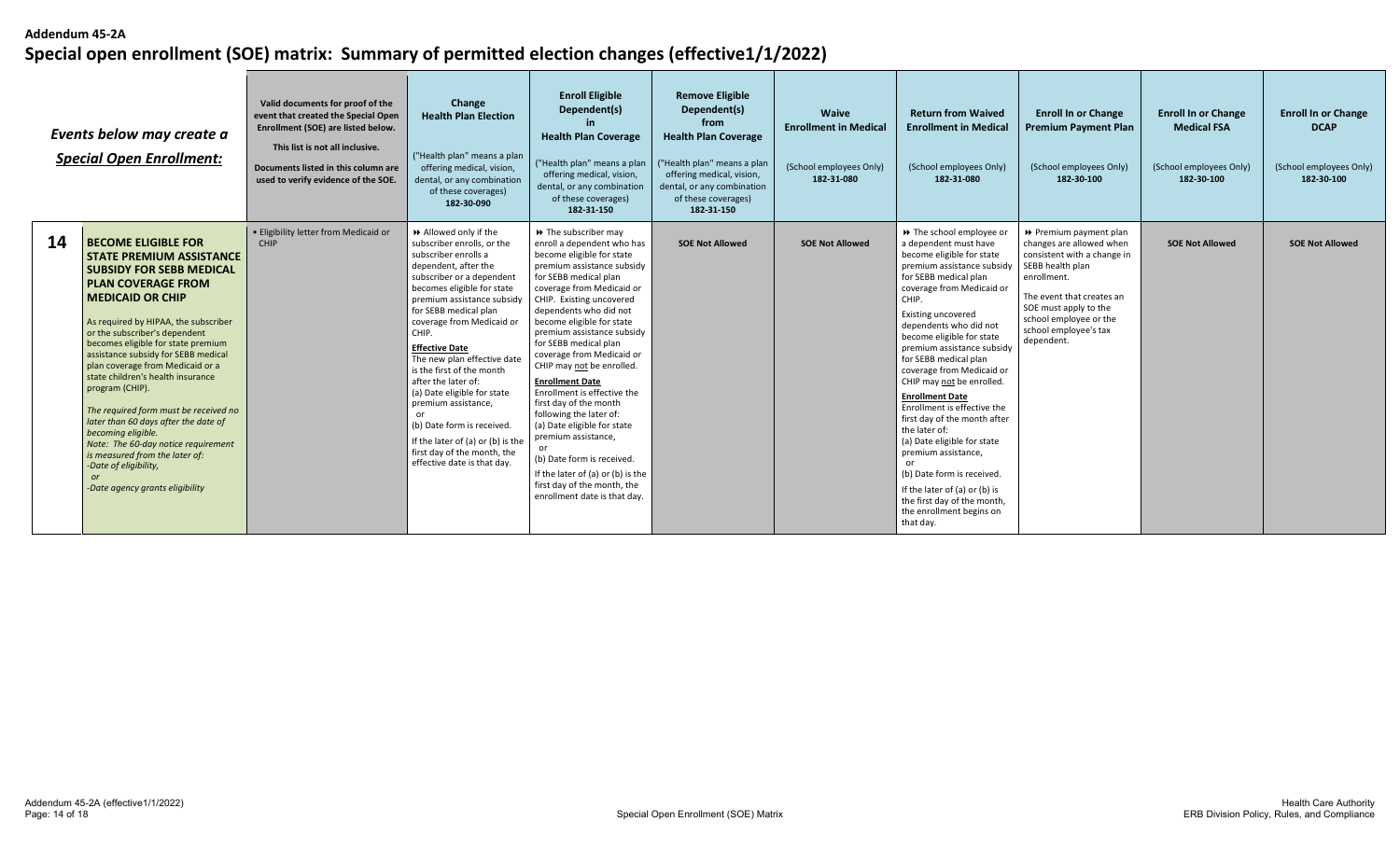| Events below may create a<br><b>Special Open Enrollment:</b> |                                                                                                                                                                                                                                                                                                                                                                                                                                                                                                                                                                                                                                                                                                                                                                                                                             | Valid documents for proof of the<br>event that created the Special Open<br>Enrollment (SOE) are listed below.<br>This list is not all inclusive.<br>Documents listed in this column are<br>used to verify evidence of the SOE.                                                                                                                                                         | Change<br><b>Health Plan Election</b><br>("Health plan" means a plan<br>offering medical, vision<br>dental, or any combination<br>of these coverages)<br>182-30-090                                                                                                                                                                                                                                                                                                                                                                                                                                                                                                                                                                                                                                                                                                                                  | <b>Enroll Eligible</b><br>Dependent(s)<br><b>Health Plan Coverage</b><br>("Health plan" means a plan<br>offering medical, vision,<br>dental, or any combination<br>of these coverages)<br>182-31-150                                                                                                                                                                                                                                                                                                 | <b>Remove Eligible</b><br>Dependent(s)<br>from<br><b>Health Plan Coverage</b><br>("Health plan" means a plan<br>offering medical, vision,<br>dental, or any combination<br>of these coverages)<br>182-31-150                                                                                                                                                                        | <b>Waive</b><br><b>Enrollment in Medical</b><br>(School employees Only)<br>182-31-080                                                                                                                                                                                                                                                 | <b>Return from Waived</b><br><b>Enrollment in Medical</b><br>(School employees Only)<br>182-31-080                                                                                                                                                                                                                                                                                                                                                                                                                                                                                                                         | <b>Enroll In or Change</b><br><b>Premium Payment Plan</b><br>(School employees Only)<br>182-30-100                                                                                                                                          | <b>Enroll In or Change</b><br><b>Medical FSA</b><br>(School employees Only)<br>182-30-100                                                                                                                                                                                                                                                                                                                                                                                                                                                                                                                                                                           | <b>Enroll In or Change</b><br><b>DCAP</b><br>(School employees Only)<br>182-30-100 |
|--------------------------------------------------------------|-----------------------------------------------------------------------------------------------------------------------------------------------------------------------------------------------------------------------------------------------------------------------------------------------------------------------------------------------------------------------------------------------------------------------------------------------------------------------------------------------------------------------------------------------------------------------------------------------------------------------------------------------------------------------------------------------------------------------------------------------------------------------------------------------------------------------------|----------------------------------------------------------------------------------------------------------------------------------------------------------------------------------------------------------------------------------------------------------------------------------------------------------------------------------------------------------------------------------------|------------------------------------------------------------------------------------------------------------------------------------------------------------------------------------------------------------------------------------------------------------------------------------------------------------------------------------------------------------------------------------------------------------------------------------------------------------------------------------------------------------------------------------------------------------------------------------------------------------------------------------------------------------------------------------------------------------------------------------------------------------------------------------------------------------------------------------------------------------------------------------------------------|------------------------------------------------------------------------------------------------------------------------------------------------------------------------------------------------------------------------------------------------------------------------------------------------------------------------------------------------------------------------------------------------------------------------------------------------------------------------------------------------------|-------------------------------------------------------------------------------------------------------------------------------------------------------------------------------------------------------------------------------------------------------------------------------------------------------------------------------------------------------------------------------------|---------------------------------------------------------------------------------------------------------------------------------------------------------------------------------------------------------------------------------------------------------------------------------------------------------------------------------------|----------------------------------------------------------------------------------------------------------------------------------------------------------------------------------------------------------------------------------------------------------------------------------------------------------------------------------------------------------------------------------------------------------------------------------------------------------------------------------------------------------------------------------------------------------------------------------------------------------------------------|---------------------------------------------------------------------------------------------------------------------------------------------------------------------------------------------------------------------------------------------|---------------------------------------------------------------------------------------------------------------------------------------------------------------------------------------------------------------------------------------------------------------------------------------------------------------------------------------------------------------------------------------------------------------------------------------------------------------------------------------------------------------------------------------------------------------------------------------------------------------------------------------------------------------------|------------------------------------------------------------------------------------|
| <b>15</b>                                                    | <b>GAIN OR LOSE ELIGIBILITY</b><br><b>FOR MEDICARE</b><br>The subscriber or the subscriber's<br>dependent:<br>-enrolls in Medicare, or<br>-loses eligibility for Medicare:<br>If the subscriber's current medical plan<br>becomes unavailable due to the<br>subscriber's or their dependent's<br>enrollment in Medicare, the subscriber<br>must select a new medical plan as<br>described in WAC 182-30-085(3).<br>The required form must be received<br>no later than 60 days after the date of<br>gaining or losing eligibility for<br>Medicare.<br>Note: The subscriber may not change<br>their dental plan under this SOE event.<br>Note: For gaining eligibility, the 60-day<br>notice requirement is measured from<br>the later of:<br>-Date of eligibility,<br>-Date Federal Government entity<br>grants eligibility | · Medicare Benefit Verification letter;<br>or<br>• Copy of Medicare card; or<br>. Notice of Denial of Medicare<br>Coverage; or<br>· Social Security denial letter; or<br>• Medicare Entitlement or Cessation<br>of Disability form; or<br>· Letter confirming enrollment or<br>cancellation of Medicare Part D<br>coverage; or<br>Letter of declination of Medicare<br>Part D coverage | Allowed when the<br>subscriber or the<br>subscriber's dependent<br>enrolls in Medicare, or loses<br>eligibility for Medicare.<br><b>Effective Date for Gaining</b><br>or Losing Eligibility for<br>Medicare<br>The new medical plan<br>effective date is the first of<br>the month after the later of:<br>(a) Date enrolled in<br>Medicare, or date of loss of<br>eligibility for Medicare. or<br>(b) Date form is received.<br>If the later of (a) or (b) is the<br>first day of the month, the<br>effective date is that day.<br><b>EXCEPTION: When enrolling</b><br>and disenrolling from a<br>Medicare advantage plan, a<br>subscriber may choose an<br>effective date of up to three<br>months after the date in<br>which SEBB receives the<br>completed enrollment or<br>disenrollment forms. Forms<br>must be received prior to<br>the effective month for<br>enrollment or<br>disenrollment. | >> The subscriber may<br>enroll a dependent who lost<br>eligibility for coverage<br>under Medicare. Existing<br>uncovered dependents who<br>did not lose Medicare<br>eligibility may not be<br>enrolled.<br><b>Enrollment Date</b><br>Enrollment is effective the<br>first day of month following<br>the later of:<br>(a) Date not eligible for<br>Medicare,<br>or<br>(b) Date form is received.<br>If the later of (a) or (b) is the<br>first day of the month, the<br>enrollment date is that day. | Allowed only if the<br>subscriber's dependent<br>enrolls in Medicare.<br><b>Remove Date</b><br>Remove the dependent<br>from coverage the last day<br>of the month of the later of:<br>(a) Date eligible for<br>Medicare.<br>(b) Date form is received.<br>If the later of (a) or (b) is the<br>first day of the month, the<br>remove date is the last day<br>of the previous month. | Allowed only if the<br>school employee enrolls in<br>Medicare.<br><b>Waive Date</b><br>Waive coverage the last day<br>of the month of the later of<br>(a) Date eligible for<br>Medicare,<br>0r<br>(b) Date form is received.<br>If the later of (a) or (b) is the<br>first day of the month, the<br>enrollment begins on that<br>day. | Allowed only if the<br>school employee lost<br>eligibility for Medicare.<br>If the SOE is due to a<br>dependent losing coverage<br>under Medicare, the school<br>employee may enroll in<br>order to enroll the<br>dependent.<br><b>Existing uncovered</b><br>dependents who did not<br>lose Medicare eligibility<br>may not be enrolled.<br><b>Enrollment Date</b><br>Enrollment is effective the<br>first day of the month after<br>the later of:<br>(a) Date of loss of Medicare,<br>(b) Date form is received.<br>If the later of (a) or (b) is<br>the first day of the month,<br>the enrollment begins on<br>that day. | ▶ Premium payment plan<br>changes are allowed when<br>consistent with a change in<br>SEBB health plan<br>enrollment.<br>The event that creates an<br>SOE must apply to the<br>school employee or the<br>school employee's tax<br>dependent. | If the school employee<br>or a tax dependent gains<br>Medicare eligibility, the<br>school employee may<br>decrease election or revoke<br>enrollment.<br>If the school employee or a<br>tax dependent loses<br>Medicare eligibility, the<br>school employee may<br>increase election or enroll in<br>coverage.<br>The enrollment or change is<br>effective the first day of the<br>month following the later<br>of:<br>(a) Date enrolled in<br>Medicare or date of loss of<br>eligibility for Medicare;<br>(b) Date form is received.<br>If the later of (a) or (b) is the<br>first day of the month, the<br>enrollment or change in<br>election begins on that day. | <b>SOE Not Allowed</b>                                                             |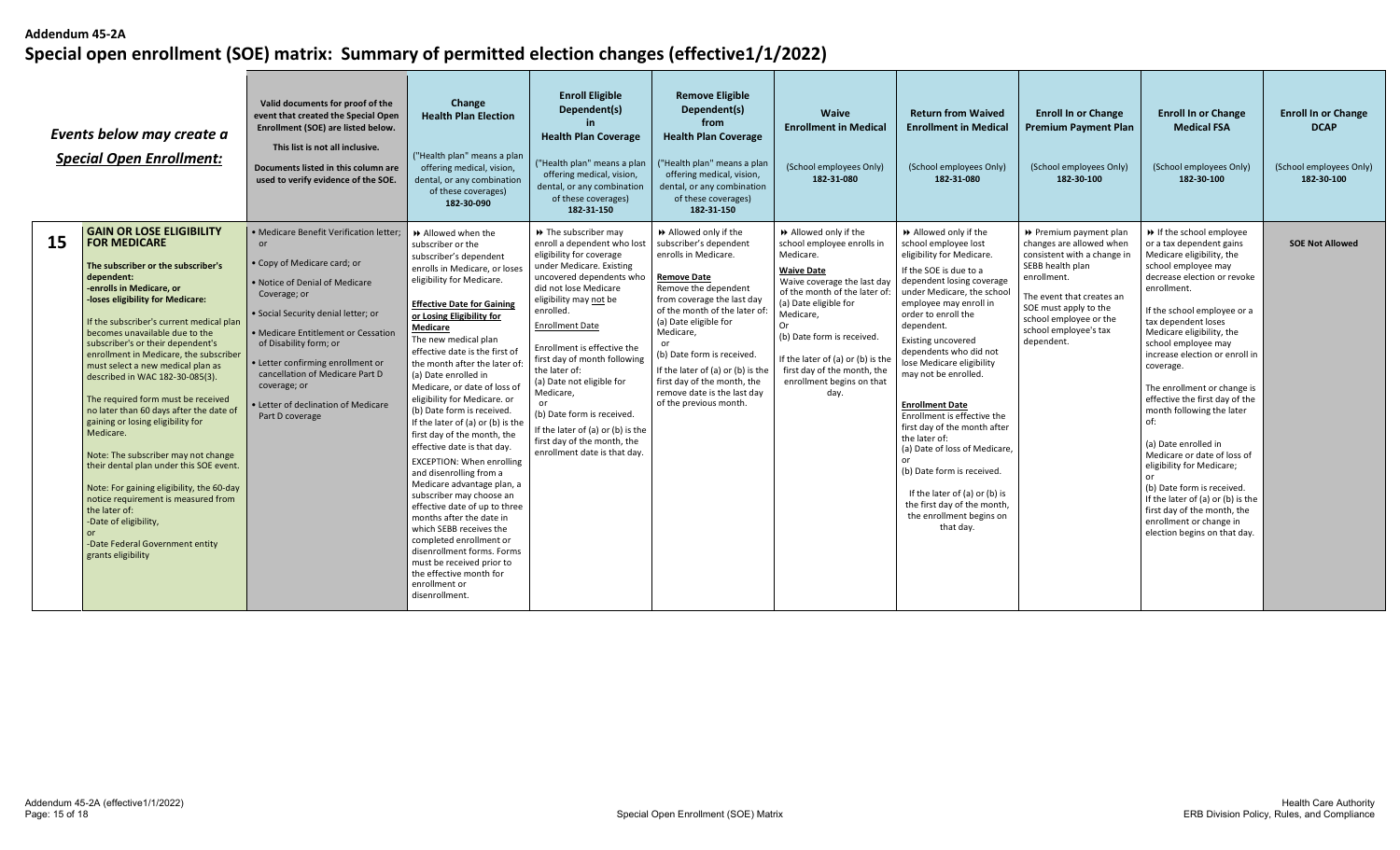| Events below may create a<br><b>Special Open Enrollment:</b> |                                                                                                                                                                                                                                                                                                                                                                                                                                                                                                                                                                                                                                                                           | Valid documents for proof of the<br>event that created the Special Open<br>Enrollment (SOE) are listed below.<br>This list is not all inclusive.<br>Documents listed in this column are<br>used to verify evidence of the SOE. | Change<br><b>Health Plan Election</b><br>("Health plan" means a plan<br>offering medical, vision,<br>dental, or any combination<br>of these coverages)<br>182-30-090                                                                                                                                                                                                                                                                | <b>Enroll Eligible</b><br>Dependent(s)<br><b>Health Plan Coverage</b><br>("Health plan" means a plan<br>offering medical, vision,<br>dental, or any combination<br>of these coverages)<br>182-31-150 | <b>Remove Eligible</b><br>Dependent(s)<br>from<br><b>Health Plan Coverage</b><br>("Health plan" means a plan<br>offering medical, vision,<br>dental, or any combination<br>of these coverages)<br>182-31-150 | <b>Waive</b><br><b>Enrollment in Medical</b><br>(School employees Only)<br>182-31-080 | <b>Return from Waived</b><br><b>Enrollment in Medical</b><br>(School employees Only)<br>182-31-080 | <b>Enroll In or Change</b><br><b>Premium Payment Plan</b><br>(School employees Only)<br>182-30-100                                                                                                                                          | <b>Enroll In or Change</b><br><b>Medical FSA</b><br>(School employees Only)<br>182-30-100 | <b>Enroll In or Change</b><br><b>DCAP</b><br>(School employees Only)<br>182-30-100 |
|--------------------------------------------------------------|---------------------------------------------------------------------------------------------------------------------------------------------------------------------------------------------------------------------------------------------------------------------------------------------------------------------------------------------------------------------------------------------------------------------------------------------------------------------------------------------------------------------------------------------------------------------------------------------------------------------------------------------------------------------------|--------------------------------------------------------------------------------------------------------------------------------------------------------------------------------------------------------------------------------|-------------------------------------------------------------------------------------------------------------------------------------------------------------------------------------------------------------------------------------------------------------------------------------------------------------------------------------------------------------------------------------------------------------------------------------|------------------------------------------------------------------------------------------------------------------------------------------------------------------------------------------------------|--------------------------------------------------------------------------------------------------------------------------------------------------------------------------------------------------------------|---------------------------------------------------------------------------------------|----------------------------------------------------------------------------------------------------|---------------------------------------------------------------------------------------------------------------------------------------------------------------------------------------------------------------------------------------------|-------------------------------------------------------------------------------------------|------------------------------------------------------------------------------------|
| <b>16</b>                                                    | <b>MEDICAL PLAN</b><br><b>BECOMES UNAVAILABLE</b><br>The subscriber or the subscriber's<br>dependent's current medical plan<br>becomes unavailable because the<br>subscriber or enrolled dependent is no<br>longer eligible for a health savings<br>account (HSA). HCA may require<br>evidence that the subscriber or the<br>subscriber's dependent is no longer<br>eligible for an HSA.<br>The required form must be received no<br>later than 60 days after the date the<br>health plan becomes unavailable.                                                                                                                                                            | · Cancellation letter from HDHP; or<br>Coverage confirmation in a new<br>health plan; or<br>· Medicare entitlement letter; or<br>• Copy of current tax return claiming<br>you as a dependent                                   | >> Allowed only when HSA<br>eligibility is lost.<br><b>Effective Date</b><br>The new plan effective date<br>is the first of the month<br>after the later of:<br>(a) Date current medical<br>plan becomes unavailable<br>due to loss of eligibility for a<br>health savings account<br>(HSA),<br>or<br>(b) Date form is received.<br>If the later of (a) or (b) is the<br>first day of the month, the<br>effective date is that day. | <b>SOE Not Allowed</b>                                                                                                                                                                               | <b>SOE Not Allowed</b>                                                                                                                                                                                       | <b>SOE Not Allowed</b>                                                                | <b>SOE Not Allowed</b>                                                                             | Premium payment plan<br>changes are allowed when<br>consistent with a change in<br>SEBB health plan<br>enrollment.<br>The event that creates an<br>SOE must apply to the<br>school employee or the<br>school employee's tax<br>dependent.   | <b>SOE Not Allowed</b>                                                                    | <b>SOE Not Allowed</b>                                                             |
| 17                                                           | <b>CONTINUITY OF CARE</b><br>Subscriber or a subscriber's dependent<br>experiences a disruption of care for<br>active and ongoing treatment that<br>could function as a reduction in<br>benefits for the subscriber or the<br>subscriber's dependent.<br>The subscriber may not change their<br>health plan election if the subscriber's<br>or dependent's physician stops<br>participation with the subscriber's<br>health plan unless the SEBB Program<br>determines that a continuity of care<br>issue exists. (See WAC 182-30-090 for<br>specific circumstances).<br>The required form must be received no<br>later than 60 days after the date of the<br>disruption. | • Submit the request for a plan<br>change to your SEBB Organization.<br>Your SEBB Organization will then<br>forward your request to the SEBB<br>Program for a decision.                                                        | → The SEBB Program will<br>consider (but not limit its<br>consideration) to the<br>circumstances described in<br>WAC 182-30-090 (2)(j).<br><b>Effective Date</b><br>The new plan effective date<br>is the first of the month<br>after the later of:<br>(a) Date of disruption,<br>or<br>(b) Date form is received.<br>If the later of (a) or (b) is the<br>first day of the month, the<br>effective date is that day.               | <b>SOE Not Allowed</b>                                                                                                                                                                               | <b>SOE Not Allowed</b>                                                                                                                                                                                       | <b>SOE Not Allowed</b>                                                                | <b>SOE Not Allowed</b>                                                                             | ▶ Premium payment plan<br>changes are allowed when<br>consistent with a change in<br>SEBB health plan<br>enrollment.<br>The event that creates an<br>SOE must apply to the<br>school employee or the<br>school employee's tax<br>dependent. | <b>SOE Not Allowed</b>                                                                    | <b>SOE Not Allowed</b>                                                             |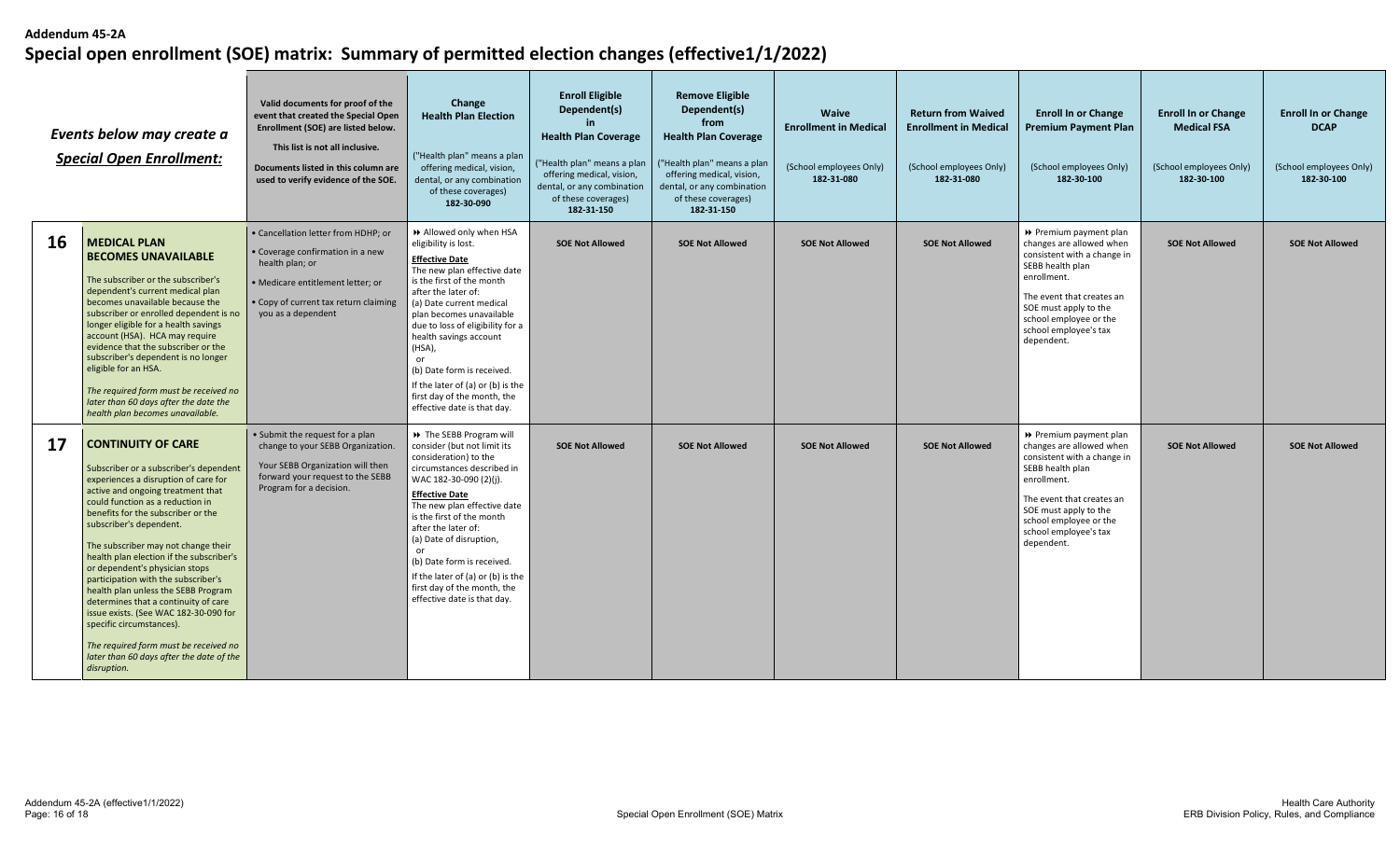| Events below may create a<br><b>Special Open Enrollment:</b> |                                                                                                                                                                                                                                                                                                                                                                                                                                                                                                    | Valid documents for proof of the<br>event that created the Special Open<br>Enrollment (SOE) are listed below.<br>This list is not all inclusive.<br>Documents listed in this column are<br>used to verify evidence of the SOE.                                                                                                                                           | Change<br><b>Health Plan Election</b><br>("Health plan" means a plan<br>offering medical, vision,<br>dental, or any combination<br>of these coverages)<br>182-30-090 | <b>Enroll Eligible</b><br>Dependent(s)<br><b>Health Plan Coverage</b><br>("Health plan" means a plan<br>offering medical, vision,<br>dental, or any combination<br>of these coverages)<br>182-31-150 | <b>Remove Eligible</b><br>Dependent(s)<br>from<br><b>Health Plan Coverage</b><br>("Health plan" means a plan<br>offering medical, vision,<br>dental, or any combination<br>of these coverages)<br>182-31-150 | <b>Waive</b><br><b>Enrollment in Medical</b><br>(School employees Only)<br>182-31-080 | <b>Return from Waived</b><br><b>Enrollment in Medical</b><br>(School employees Only)<br>182-31-080 | <b>Enroll In or Change</b><br><b>Premium Payment Plan</b><br>(School employees Only)<br>182-30-100 | <b>Enroll In or Change</b><br><b>Medical FSA</b><br>(School employees Only)<br>182-30-100 | <b>Enroll In or Change</b><br><b>DCAP</b><br>(School employees Only)<br>182-30-100                                                                                                                                                                                                                                                                                                                                                                                                                      |
|--------------------------------------------------------------|----------------------------------------------------------------------------------------------------------------------------------------------------------------------------------------------------------------------------------------------------------------------------------------------------------------------------------------------------------------------------------------------------------------------------------------------------------------------------------------------------|--------------------------------------------------------------------------------------------------------------------------------------------------------------------------------------------------------------------------------------------------------------------------------------------------------------------------------------------------------------------------|----------------------------------------------------------------------------------------------------------------------------------------------------------------------|------------------------------------------------------------------------------------------------------------------------------------------------------------------------------------------------------|--------------------------------------------------------------------------------------------------------------------------------------------------------------------------------------------------------------|---------------------------------------------------------------------------------------|----------------------------------------------------------------------------------------------------|----------------------------------------------------------------------------------------------------|-------------------------------------------------------------------------------------------|---------------------------------------------------------------------------------------------------------------------------------------------------------------------------------------------------------------------------------------------------------------------------------------------------------------------------------------------------------------------------------------------------------------------------------------------------------------------------------------------------------|
| 18                                                           | <b>CHANGE DEPENDENT</b><br><b>CARE PROVIDER</b><br><b>(WITH INCREASED OR</b><br><b>DECREASED COST)</b><br>If the school employee changes<br>dependent care provider, the change<br>to DCAP can reflect the cost of the<br>new provider, provided the dependent<br>care provider is not a qualifying<br>relative of the school employee as<br>defined in Internal Revenue Code<br>Section 152.<br>The required form must be received no<br>later than 60 days after the date of the<br>cost change. | • Letter from both the current and<br>new daycare providers stating the<br>premium amount for qualifying<br>individuals and the due date; or<br><b>Billing statement from both the</b><br>current and new daycare providers<br>stating the premium amount for<br>qualifying individuals and the<br>statement date.                                                       | <b>SOE Not Allowed</b>                                                                                                                                               | <b>SOE Not Allowed</b>                                                                                                                                                                               | <b>SOE Not Allowed</b>                                                                                                                                                                                       | <b>SOE Not Allowed</b>                                                                | <b>SOE Not Allowed</b>                                                                             | <b>SOE Not Allowed</b>                                                                             | <b>SOE Not Allowed</b>                                                                    | >> The change must be<br>consistent with the<br>increased or decreased cost<br>of services of the new<br>provider for an IRC Section<br>21(b)(1) qualifying<br>individual.<br>The enrollment or change is<br>effective the first day of the<br>month following the later<br>of:<br>(a) Date of cost increase or<br>decrease,<br>or<br>(b) Date form is received.<br>If the later of (a) or (b) is<br>the first day of the month,<br>the enrollment or change in<br>election begins on that day.         |
| 19                                                           | <b>CHANGED NUMBER</b><br>OF DCAP QUALIFYING<br><b>INDIVIDUALS</b><br>The school employee or the school<br>employee's spouse experiences a<br>change in the number of qualifying<br>individuals as defined in IRC Section 21<br>(b)(1).<br>The required form must be received no<br>later than 60 days after the date of the<br>change.                                                                                                                                                             | • Letter from the dependent care<br>provider confirming the number of<br>qualifying individuals enrolled in<br>services, the change in premium,<br>and the effective date of change; or<br>. Two billing statements that include<br>the number of qualifying individuals<br>enrolled in each month, the<br>premium amount due for each<br>month, and the statement date. | <b>SOE Not Allowed</b>                                                                                                                                               | <b>SOE Not Allowed</b>                                                                                                                                                                               | <b>SOE Not Allowed</b>                                                                                                                                                                                       | <b>SOE Not Allowed</b>                                                                | <b>SOE Not Allowed</b>                                                                             | <b>SOE Not Allowed</b>                                                                             | <b>SOE Not Allowed</b>                                                                    | >> The change must be<br>consistent with the<br>increased or decreased<br>number of IRC Section<br>21(b)(1) qualifying<br>individuals.<br>The enrollment or change is<br>effective the first day of the<br>month following the later<br>of:<br>(a) Date of change in<br>number of IRC Section<br>21(b)(1) qualifying<br>individuals,<br>or<br>(b) Date form is received.<br>If the later of (a) or (b) is<br>the first day of the month,<br>the enrollment or change in<br>election begins on that day. |